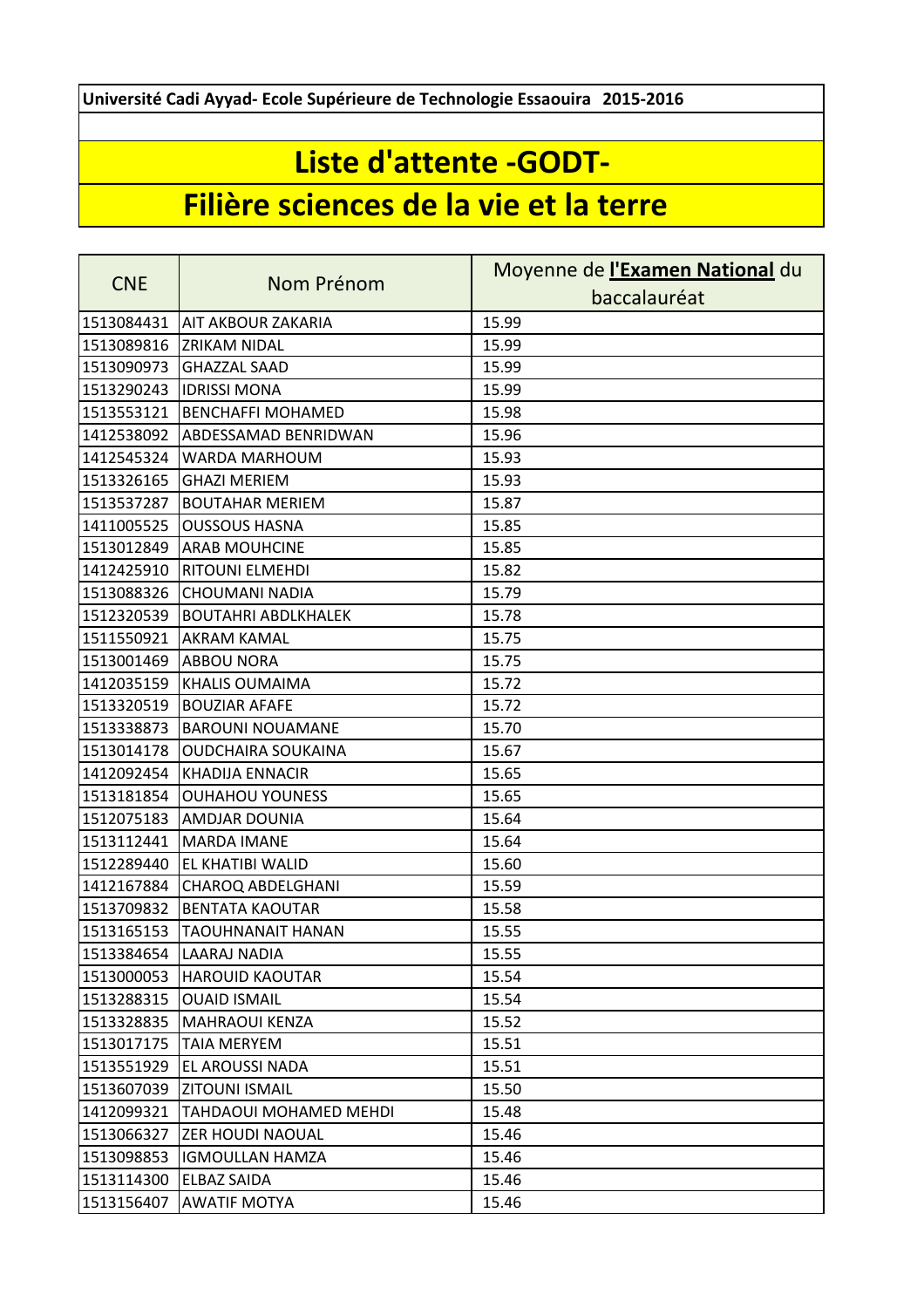|            | 1513041382 LAMINE MARWA    | 15.43 |
|------------|----------------------------|-------|
| 1513326163 | <b>CHAHID NADIA</b>        | 15.43 |
| 1412005099 | NAOUAOUI NOUREDDINE        | 15.41 |
| 1513333317 | <b>BAHIT SAIDA</b>         | 15.40 |
| 1513012013 | ARZIG OUSSAMA              | 15.39 |
| 1513168015 | <b>BOUIZDEM AZIZ</b>       | 15.38 |
| 1513273252 | <b>ABDENNOUR YAAKOUB</b>   | 15.38 |
| 1513072408 | RAHMAT SOUFIANE            | 15.37 |
| 1513028452 | <b>SYBOUS WAFA</b>         | 15.36 |
| 1513035823 | ANIMI FATIMA ZAHRA         | 15.35 |
| 1513000051 | YALOUH KHAOULA             | 15.34 |
| 1513006223 | <b>SMIRNI HAJAR</b>        | 15.32 |
| 1512254463 | NACHAT ABDERAZZAK          | 15.30 |
| 1513003085 | EL HOUARI HANANE           | 15.29 |
| 1513303577 | <b>CHORAICHI SOUFIANE</b>  | 15.28 |
| 1513009430 | <b>RAKI SAID</b>           | 15.27 |
| 1513375605 | ADOUHANE YOUSSEF           | 15.27 |
| 1511548769 | AMGHAR MOHAMED             | 15.25 |
| 1513366953 | <b>ECHARI KHAOULA</b>      | 15.25 |
| 1513900481 | MOUTTAQI MOHAMED AMINE     | 15.25 |
| 1411850219 | KADDOURI MOHAMMED SADEQ    | 15.24 |
| 1513102940 | AIT ELKADI LAILA           | 15.24 |
| 1512083201 | <b>AZIZ MOHAMMED</b>       | 15.22 |
| 1513859853 | <b>ECHCHAIRI HAMZA</b>     | 15.20 |
| 1513066186 | <b>MAHFOUD ZAKARIA</b>     | 15.18 |
| 1513389994 | <b>NAIM NOUHAILA</b>       | 15.18 |
| 1412361904 | <b>OUSSAMA FARHAT</b>      | 15.16 |
| 1412024938 | <b>OUBARAY KARIMA</b>      | 15.15 |
| 1513007077 | <b>ENNAJIME NADIA</b>      | 15.13 |
| 1513320534 | <b>ET TAHIR CHAIMAA</b>    | 15.12 |
| 1513785209 | <b>LOUBANE MERYEM</b>      | 15.11 |
|            | 1513933588 AITOUZAID NAIMA | 15.09 |
| 1513094663 | <b>AMGHAR MERIEM</b>       | 15.07 |
| 1513115138 | <b>CHERKI FADOUA</b>       | 15.05 |
| 1412053218 | ABBA DADA                  | 15.04 |
| 1512027186 | <b>EL BILALY ISMAAIL</b>   | 15.04 |
| 1513347728 | <b>BOUAOUDA OMAR</b>       | 15.03 |
| 1513248209 | MC GINTY MERIEM            | 15.01 |
| 1513021960 | EL HADDAOUI MOURAD         | 15.00 |
| 1513375398 | <b>CHEGRAOUI HANANE</b>    | 14.99 |
| 1513033315 | <b>OUAZZOUNE ASMA</b>      | 14.98 |
| 1513539109 | <b>HLALA ZOUHIR</b>        | 14.97 |
| 1513355117 | <b>TAISIR MOUAD</b>        | 14.96 |
| 1512337409 | <b>NAIM AHMED</b>          | 14.95 |
| 1412522651 | <b>OUMAIMA AARIBI</b>      | 14.93 |
| 1513102004 | <b>ENNACIRI SAIDA</b>      | 14.90 |
| 1513168034 | <b>HAROUID SALIHA</b>      | 14.90 |
| 1511165050 | <b>ADJAR NAFI</b>          | 14.88 |
| 1512015262 | <b>OUASSIBOUS FATIHA</b>   | 14.88 |
| 1511322228 | <b>BEN TAIB ZOUHEIR</b>    | 14.87 |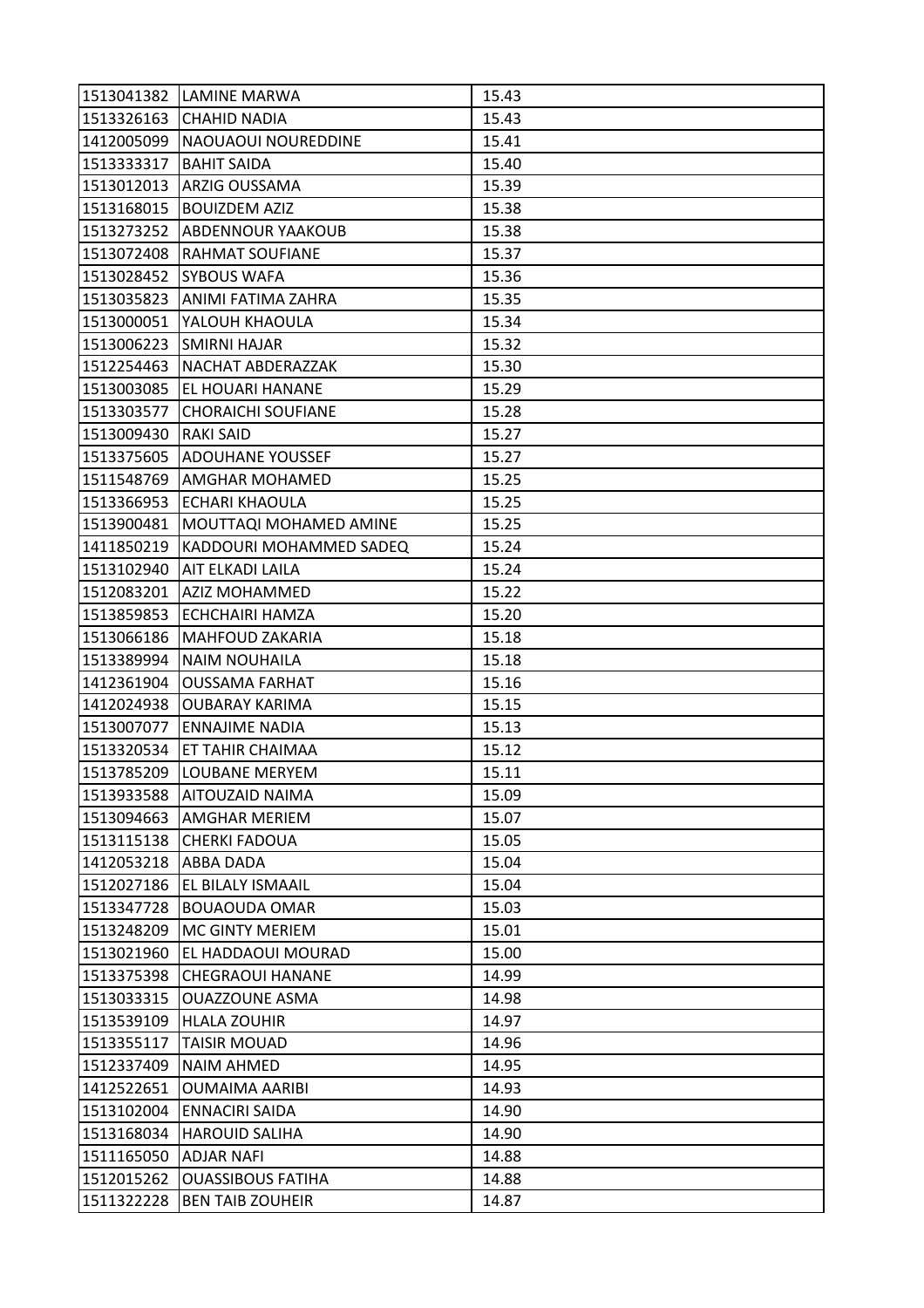| 1513286334           | <b>OURQUIA AMINA</b>           | 14.85 |
|----------------------|--------------------------------|-------|
|                      | 1412320154 KELLAL RACHID       | 14.84 |
| 1511344104           | <b>ELMOKHTARI YASSINE</b>      | 14.84 |
| 1513002147           | <b>BOUTZAT BELAID</b>          | 14.84 |
| 1513099993           | LALOUN OTHMAN                  | 14.84 |
| 1513084430           | AITSAYAD AYOUB                 | 14.83 |
| 1412530874           | <b>SALMA MISBAH</b>            | 14.79 |
| 1513034807           | <b>KAMILI LOUBNA</b>           | 14.79 |
| 1412344324           | RACHDAOUI ZAKARIAE             | 14.78 |
| 1513172382           | <b>ELHODOUD MOHAMED</b>        | 14.78 |
| 1513066329           | MAGHRAOUI CHAIMAA              | 14.77 |
| 1513193909           | <b>FOUAZ YASSAMINE</b>         | 14.77 |
| 1513374236           | IKAMEL OUMAIMA                 | 14.77 |
| 1412399361           | <b>MERBOUH MERYEM</b>          | 14.76 |
| 1412532250           | <b>MAROUA KZADRI</b>           | 14.75 |
|                      | 1513171596 NAJI FATIMA EZZAHRA | 14.75 |
| 1513083743           | <b>EL FARGHOUSSI AL MEHDI</b>  | 14.74 |
| 1513846387           | LABRAHMI FARID                 | 14.74 |
| 1513352086           | <b>BECHCHAR SAFAA</b>          | 14.73 |
| 1513843665           | <b>MAKHOUKHI SAFAE</b>         | 14.73 |
| 1411241914           | <b>ERRIH ELMOKHTAR</b>         | 14.72 |
| 1513016494           | <b>BAMHAND FADMA</b>           | 14.72 |
| 1513550313           | <b>IMZRI OTMAN</b>             | 14.72 |
| 1412532833           | <b>HAFSA EL MOUBARIK</b>       | 14.71 |
| 1513010563           | <b>OULHAJ YOUSSEF</b>          | 14.71 |
| 1513303581           | <b>RACHEK SAFAA</b>            | 14.71 |
| 1513552535           | YAKKANE WIJDANE                | 14.71 |
| 1412233945           | <b>FATIMA MEFTAH</b>           | 14.70 |
| 1513687228           | <b>OUTINI MOUNIR</b>           | 14.70 |
| 1513625888           | <b>ADID AYOUB</b>              | 14.66 |
| 1512015281           | <b>ALALOU BADR</b>             | 14.65 |
| 1513092515           | <b>EZMOURY OUMAIMA</b>         | 14.65 |
| 1513055869           | <b>AKIL ASMAE</b>              | 14.63 |
| 1513098871           | <b>ELAIRBATI HIBA</b>          | 14.63 |
| 1412031608           | EL GHAZOUANI HAFIDA            | 14.62 |
| 1513160330           | ADNANI MARYAM                  | 14.61 |
| 1513076138           | <b>HASNAOUI MOUSLIM</b>        | 14.60 |
| 1512623346           | <b>ELMENDRI ALAEDDINE</b>      | 14.59 |
| 1513002838           | EL BATAL JAMILA                | 14.59 |
| 1513084269           | MAZOUARA SOUFIANE              | 14.59 |
| 1513003067           | <b>TOUAF MOUNIA</b>            | 14.58 |
| 1513029898 FALA OMAR |                                | 14.58 |
| 1513027341           | <b>JAAFAR HASNAE</b>           | 14.57 |
| 1513114704           | EL MASLOHI SOUMIA              | 14.57 |
| 1512088418           | <b>BRAIDIZ LAARBI</b>          | 14.53 |
| 1513003937           | MOUTAOUKIL MOUAD               | 14.53 |
| 1513030118           | <b>CHLIH SAFAE</b>             | 14.52 |
| 1513055119           | ELKARROUTI OUMAIMA             | 14.52 |
| 1513688105           | <b>ELACHHEB LOUBNA</b>         | 14.52 |
| 1512378509           | <b>BOUTERFAK FATIMA</b>        | 14.51 |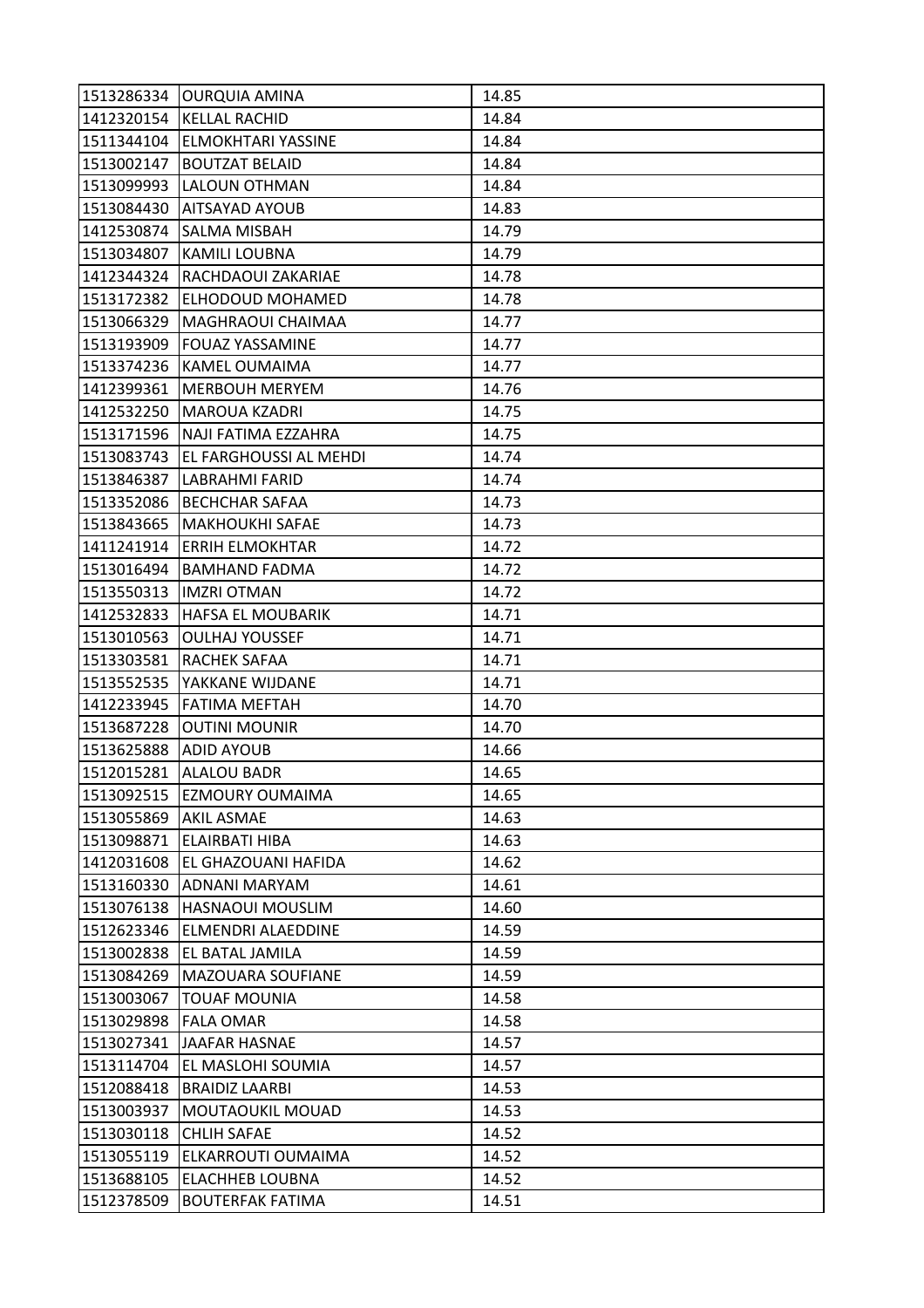|            | 1513007493 JJOUD MOHAMMED | 14.51 |
|------------|---------------------------|-------|
|            | 1513050475   FAOUZI ISSAM | 14.51 |
| 1513034775 | <b>AQSID ABDELHADI</b>    | 14.50 |
| 1513625900 | <b>LAMARTI CHAIMAE</b>    | 14.49 |
| 1513754553 | <b>SABRI MOHAMMED</b>     | 14.49 |
| 1513022631 | AIT AKKI YOUSSEF          | 14.47 |
| 1513549462 | EL ACHLATE OUMAIMA        | 14.47 |
| 1513552809 | EL M GHAZLI LEILA         | 14.46 |
| 1513093101 | <b>DOUKALI LAILA</b>      | 14.43 |
| 1513007467 | LBADAOUI ASMA             | 14.42 |
| 1513227792 | <b>HAMOUR HASNAE</b>      | 14.42 |
| 1513522355 | ABYA HOUDA                | 14.42 |
| 1513018637 | DERDOUR MOHAMED           | 14.41 |
| 1513039018 | <b>BOULALI KELTOUM</b>    | 14.40 |
| 1513055518 | EL MEKKAOUI NAWAL         | 14.39 |
| 1513352060 | <b>GUERNINE YASSER</b>    | 14.37 |
| 1411015820 | AZOUGAGH BRAHIM           | 14.36 |
| 1513094430 | M TOUGUY DOUA             | 14.36 |
| 1513066158 | EL ABBASSI FATIMA ZAHRAE  | 14.35 |
| 1513100011 | AIT LASRI MOUNA           | 14.35 |
| 1513228712 | ELMARSAOUI AYMANE         | 14.35 |
| 1513550042 | <b>CHAKIR IMANE</b>       | 14.35 |
| 1513032002 | <b>IDLAHCEN AICHA</b>     | 14.34 |
| 1512095634 | <b>ELKOURCHI AICHA</b>    | 14.27 |
| 1513020357 | MOUSSTAIN ABDERRAHMANE    | 14.26 |
| 1512021336 | <b>OUTARID MERIEM</b>     | 14.25 |
| 1513050859 | <b>JADI HOUDA</b>         | 14.25 |
| 1513355115 | <b>ELALAM MOUHCINE</b>    | 14.25 |
| 1513240580 | <b>ARDAD YASSINE</b>      | 14.23 |
| 1512015248 | <b>HADDOUCH EL HASSAN</b> | 14.21 |
| 1513384684 | <b>SARI ASIA</b>          | 14.21 |
|            | 1513777324 BOUKILI OUIAM  | 14.20 |
|            | 1513016386 FANDI NOURA    | 14.18 |
| 1513352038 | <b>BOUCHTO DOUNIA</b>     | 14.17 |
| 1513613111 | <b>KNIDI MANAR</b>        | 14.17 |
| 1513935029 | <b>SANDE MERYAME</b>      | 14.17 |
| 1513028962 | AIT SI AHMED OTHMANE      | 14.16 |
| 1513281663 | <b>FAHIM HIND</b>         | 14.15 |
| 1513358923 | <b>ATIFI ZINEB</b>        | 14.15 |
| 1513251445 | KAAOUACHI IQBAL           | 14.14 |
| 1512011782 | <b>KAROUI HAMID</b>       | 14.13 |
| 1513087580 | LAGHOUASLI MALIKA         | 14.13 |
| 1513331075 | <b>BENZEKRI IMANE</b>     | 14.13 |
| 1412237153 | ASSIA BENMOUSSA           | 14.12 |
| 1513093147 | <b>KARROUMI HOUDA</b>     | 14.12 |
| 1513160577 | SEMLALI ASMA              | 14.11 |
| 1412065310 | ABDELMOUGHIT BOUAZZA      | 14.10 |
| 1513375397 | MOUSLIM BASMA             | 14.10 |
| 1511548282 | RIZANI SOUFIANE           | 14.09 |
| 1512005505 | SADIK FATIMA              | 14.09 |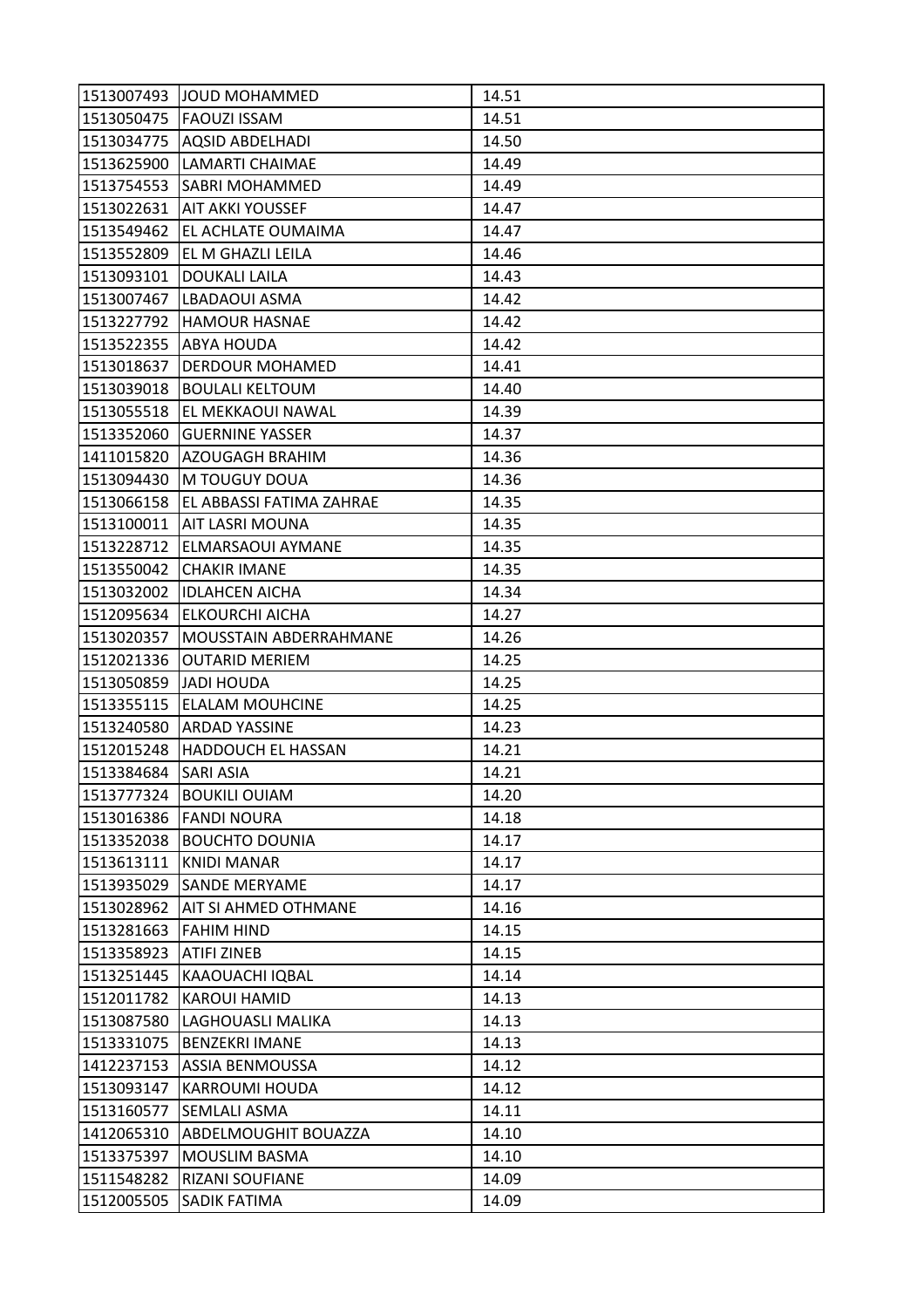|            | 1513334364 EL MOUKTASSID OUMAIMA | 14.09 |
|------------|----------------------------------|-------|
| 1412426362 | <b>KOUJDAL IBRAHIM</b>           | 14.05 |
| 1513115198 | SANBA ABDELLAH                   | 14.04 |
| 1513066219 | <b>HASNAOUI SAID</b>             | 14.03 |
| 1513543226 | <b>BENROUIDA SANAE</b>           | 14.03 |
| 1513004685 | MERAWZA NOUSSAIBA                | 14.02 |
| 1513020377 | <b>OUABIT KAMAL</b>              | 14.02 |
| 1513370749 | <b>HAIEL OUMAIMA</b>             | 14.02 |
| 1513853788 | MAGRACH NADHIRA                  | 14.01 |
| 1513322934 | LACHGUER MOHAMED                 | 14.00 |
| 1512151303 | <b>AYOUB NAIM</b>                | 13.99 |
| 1513248151 | <b>MAHFOUD ABDELILAH</b>         | 13.99 |
| 1513331095 | <b>TACHEFINE MARWANE</b>         | 13.99 |
| 1513527160 | <b>HAMDANI FATIMA</b>            | 13.99 |
| 1513354005 | <b>BOUNGAB MOUNA</b>             | 13.98 |
| 1412273248 | <b>BOUCHALA AYOUB</b>            | 13.97 |
| 1512760501 | <b>BENCHEKROUN YASSINE</b>       | 13.97 |
| 1513250664 | ETTAOUS KHADIJA                  | 13.96 |
| 1513550270 | <b>SERGHINI SOUKAINA</b>         | 13.95 |
| 1513550473 | <b>JBILI OUSSAMA</b>             | 13.95 |
| 1412547655 | <b>MARIAM SAHRAOUI</b>           | 13.93 |
| 1513039014 | <b>OUBOUSSEKSSOU ZAINIBA</b>     | 13.93 |
| 1513328937 | <b>AGAFAI AYOUB</b>              | 13.93 |
| 1513334414 | <b>SEFRI WIAM</b>                | 13.93 |
| 1412064748 | <b>MOHAB CUYESSE</b>             | 13.92 |
| 1513032045 | <b>ELKADDOURI MERYEME</b>        | 13.91 |
| 1513550274 | <b>OUYIZEME SAMIA</b>            | 13.91 |
| 1513871597 | MRANI ALAOUI SALAH EDDINE        | 13.91 |
| 1412095597 | RANYA EL KHOULASSI               | 13.90 |
| 1513022118 | <b>MESSAOUDI HAJAR</b>           | 13.90 |
| 1513027364 | MEHRAZ ZAKARIA                   | 13.90 |
|            | 1513549454 NADEM MOHAMED ZAID    | 13.90 |
|            | 1513251338 EL MOUSTAOUI SARA     | 13.89 |
| 1513017314 | <b>AOURIR HANANE</b>             | 13.88 |
| 1513541216 | <b>AGOUTI SOUKAINA</b>           | 13.87 |
| 1513021904 | <b>EZ ZAHIDY HASNA</b>           | 13.86 |
| 1513112403 | <b>ATANANE KAOUTAR</b>           | 13.86 |
| 1513236965 | <b>SAHL AHMED</b>                | 13.86 |
| 1513020481 | <b>JAAKOU FOUAD</b>              | 13.83 |
| 1513167971 | <b>SAMYR LOUBNA</b>              | 13.83 |
| 1512089312 | <b>KARKOUR AYOUB</b>             | 13.82 |
| 1513015103 | <b>BEN BIHI FATIMA</b>           | 13.82 |
| 1513159017 | ELHASSNAOUI HAJAR                | 13.82 |
| 1513039017 | <b>OULAOUD ASMAE</b>             | 13.80 |
| 1513005918 | <b>HASHAS ASSIA</b>              | 13.79 |
| 1513089043 | LAKHDAR MOHAMMED                 | 13.78 |
| 1513949520 | <b>BEN HADDOU HAFSA</b>          | 13.78 |
| 1513088341 | <b>LARGO RANIA</b>               | 13.76 |
| 1513080628 | <b>MAKRAZ KAOUTAR</b>            | 13.75 |
| 1513100068 | <b>GHALI MOUNA</b>               | 13.75 |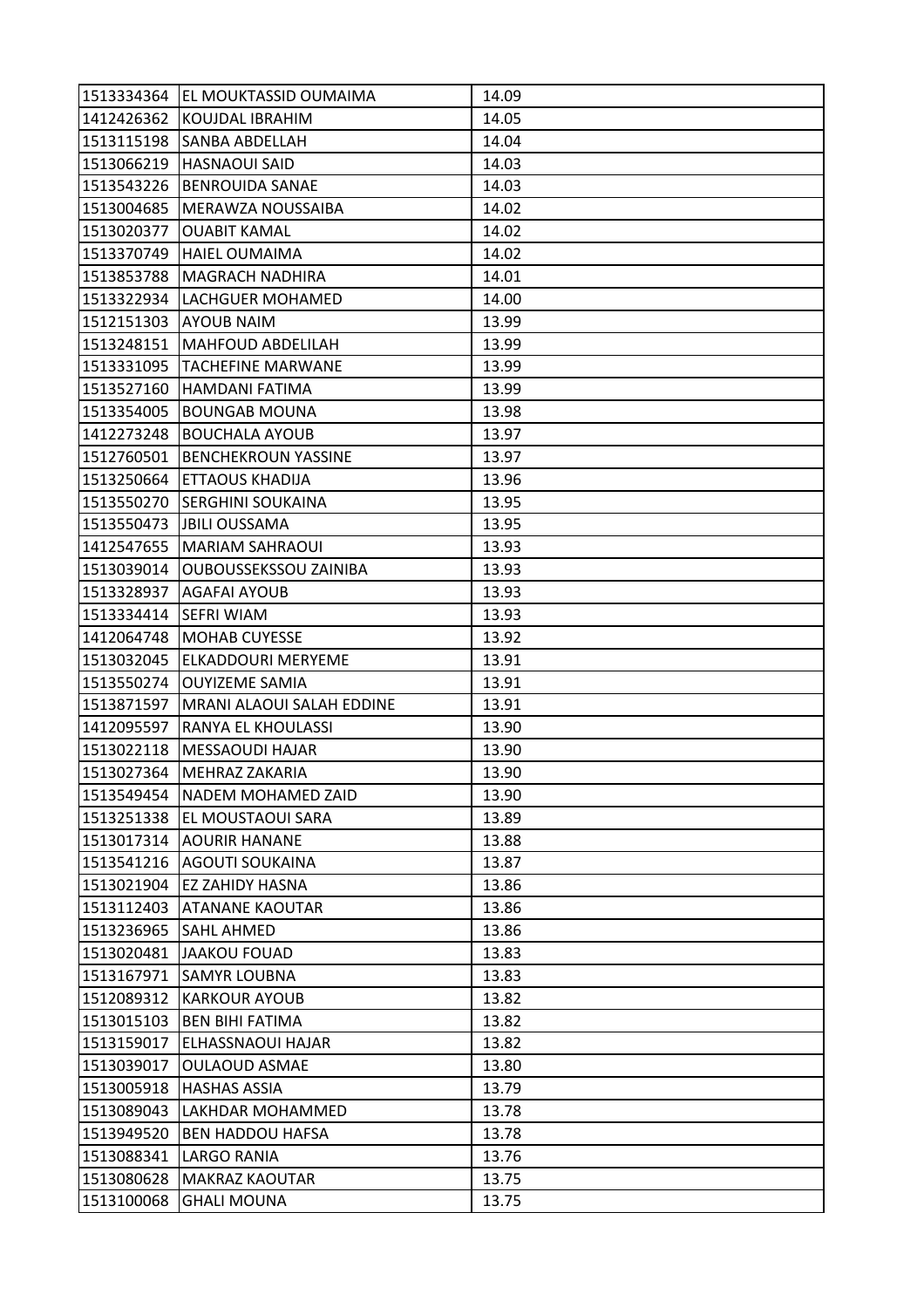|            | 1512064476   RAZZOUK MOHAMMED AMINE | 13.74 |
|------------|-------------------------------------|-------|
| 1513605855 | <b>BABA MERYEM</b>                  | 13.74 |
| 1513196745 | <b>ALLAOUI NAWAL</b>                | 13.73 |
| 1513273249 | <b>SOUAIN HAJAR</b>                 | 13.73 |
| 1513317104 | <b>BEN YESSER ABDELALI</b>          | 13.72 |
| 1513756508 | <b>MAJJATE MANAL</b>                | 13.72 |
|            | 1511854476 FAHIR KHAOULA            | 13.71 |
| 1513112487 | <b>BOUALI HAMZA</b>                 | 13.70 |
|            | 1513933118   FADILI ADNANE          | 13.70 |
|            | 1513013329  IFKIRNE JAMILA          | 13.68 |
|            | 1513694166 EL FELLAHI WALID         | 13.68 |
| 1513009801 | ADOUMAZ FOUAD                       | 13.67 |
| 1513100133 | BEN BALLA MED AMINE                 | 13.66 |
|            | 1513049761 AFKIR KAWTAR             | 13.64 |
| 1513523735 | <b>ZAHRI CHAIMAE</b>                | 13.64 |
| 1412323717 | <b>MASRAR MOHAMED TAHA</b>          | 13.63 |
| 1513227542 | LAHKIM IMANE                        | 13.63 |
| 1513152079 | BELAATTAR FATIMA EZZAHRA            | 13.62 |
| 1513228996 | EL KHALFAOUI MOHAMED                | 13.62 |
| 1513706741 | <b>TAYOUB HABIB</b>                 | 13.62 |
| 1513012600 | AIT ALI ALLA CHOAIB                 | 13.61 |
| 1513323459 | AFERFAZ YOUSSEF                     | 13.61 |
| 1412064513 | AZIZ BOUYZROU                       | 13.60 |
| 1412920046 | <b>MILOUDI ACHRAF</b>               | 13.60 |
| 1513102281 | <b>HAJAJ SOUFIANE</b>               | 13.59 |
|            | 1513115182  IGOUIA HASSNA           | 13.59 |
| 1513288406 | <b>BENDHAIBA ZINEB</b>              | 13.59 |
| 1512290015 | <b>MAHJOUBI ATIKA</b>               | 13.58 |
| 1513032602 | <b>HSSISSOU ISMAIL</b>              | 13.58 |
| 1412018692 | EL IMAME SOUMIA                     | 13.57 |
| 1511416116 | SADOUQI ABDELJALIL                  | 13.57 |
|            | 1513021922 EL AZIZI IBRAHYM         | 13.57 |
|            | 1513339459   MAGDI MOUHCINE         | 13.57 |
| 1513372175 | ABOUSAAD OUMAIMA                    | 13.57 |
| 1513784715 | <b>MASAOUDI SAFAE</b>               | 13.57 |
| 1513111746 | <b>OUABAIH OUMAIMA</b>              | 13.55 |
| 1513228772 | <b>LEMGHARI JILANE</b>              | 13.55 |
| 1513362561 | <b>MANSOUR SAIDA</b>                | 13.54 |
| 1515125450 | RAFIA YOUSSEF                       | 13.54 |
| 1513008511 | <b>LIHI TARA</b>                    | 13.53 |
| 1513019798 | <b>OUCHRIBOU MOUAD</b>              | 13.53 |
| 1513199503 | AKHOUDAM SOUKAINA                   | 13.52 |
| 1513249627 | <b>NAJJARI MINA</b>                 | 13.52 |
| 1411165180 | EL HENYNY RACHID                    | 13.51 |
| 1513288424 | <b>MOUAFIK ABDELILAH</b>            | 13.51 |
| 1513933272 | <b>CHAKRI AYOUB</b>                 | 13.50 |
| 1512335893 | <b>BAMAAROUF AHMED</b>              | 13.48 |
| 1513340356 | <b>NAJI WADIA</b>                   | 13.48 |
| 1414394831 | <b>ABERCHAH MUSTAPHA</b>            | 13.47 |
| 1513543623 | ABERQOQ KHADIJA                     | 13.47 |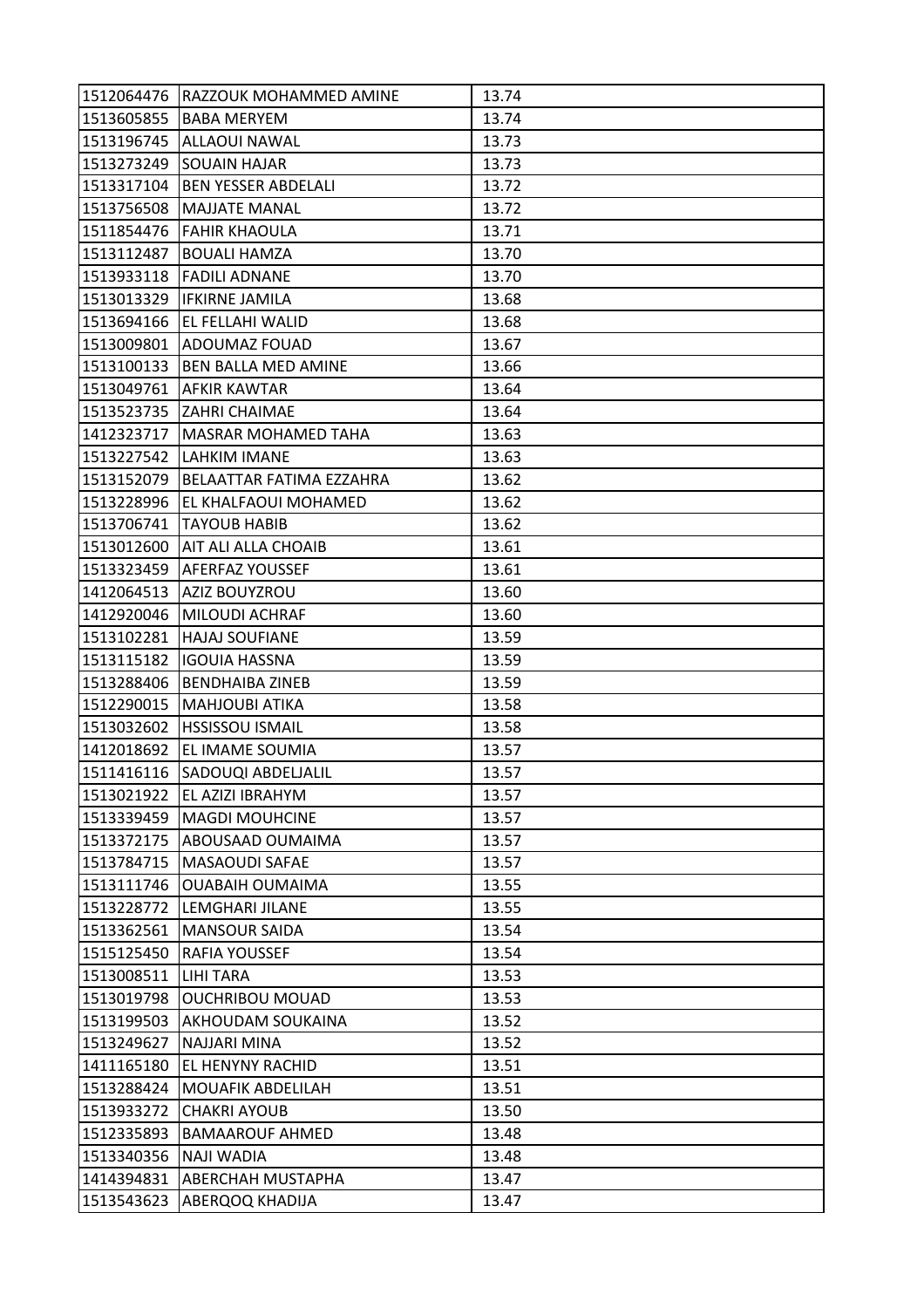|            | 1513681006 EL YOUSSOUFI AYOUB | 13.47 |
|------------|-------------------------------|-------|
| 1513085032 | <b>ARAGROUG MOHAMED AMINE</b> | 13.46 |
| 1513281715 | EL QATAFI SOUKAINA            | 13.45 |
| 1512011777 | <b>OUHRA ICHOU BRAHIM</b>     | 13.43 |
| 1512282231 | <b>SAAD AYYOUB</b>            | 13.43 |
| 1513002855 | <b>OUHMID NAJAT</b>           | 13.43 |
| 1513345386 | <b>DAOUD AHMED</b>            | 13.43 |
| 1515920067 | MECHKOURI OUMAIMA             | 13.43 |
| 1412360037 | <b>FAJRI SOUKAINA</b>         | 13.42 |
| 1511007809 | <b>NOUARI OMAR</b>            | 13.42 |
| 1513089758 | <b>ELHANNAOUI SOHAIB</b>      | 13.42 |
| 1513049779 | MOUSSAID ASSMA                | 13.41 |
| 1513225787 | AMMARI MARWANE                | 13.41 |
| 1512013955 | <b>ZAHIM MUSTAPHA</b>         | 13.40 |
| 1513168006 | <b>ALLABOU ZINEB</b>          | 13.40 |
| 1513089113 | <b>EL HIOUI MERIEM</b>        | 13.38 |
| 1513550467 | <b>KHALED SALMA</b>           | 13.38 |
| 1411052050 | <b>SANA OUAKRIM</b>           | 13.37 |
| 1513088374 | <b>ELALAOUI CHAIMA</b>        | 13.37 |
| 1513531335 | <b>ELKADDOURI OUALID</b>      | 13.37 |
| 1513543344 | <b>SALEH REGAGUI</b>          | 13.37 |
| 1513168001 | <b>BENDIHI NAJAT</b>          | 13.35 |
| 1512347435 | ABOUSSADAYNE ANOUAR           | 13.32 |
| 1512081143 | <b>BACHAR LEILA</b>           | 13.30 |
| 1513112453 | <b>SHAIK ABDESSAMAD</b>       | 13.30 |
| 1512534947 | CHOUIJRA LAMYAA               | 13.29 |
| 1412098644 | ABDOULLAH JEBBOUR             | 13.28 |
| 1512083123 | ZAIRA EL HASSAN               | 13.28 |
| 1513093737 | <b>LAADAM ZINEB</b>           | 13.28 |
| 1513321147 | <b>ZEMMOURI SALMA</b>         | 13.28 |
| 1412068723 | <b>MOBLID HIBA</b>            | 13.26 |
|            | 1513020417 REDOUAN MOHAMMED   | 13.26 |
| 1515263771 | <b>SBAITI GHZALA</b>          | 13.24 |
| 1410107965 | YOUNESSE ELOUAJADI            | 13.23 |
| 1513005225 | DAHMANA FATIMA ZAHRA          | 13.21 |
| 1513039427 | <b>ERRAGHIB KHADIJA</b>       | 13.20 |
| 1513079197 | <b>LAMZOUKI MOUAD</b>         | 13.20 |
|            | 1412095632 FATIMA ABARHANE    | 13.17 |
| 1513013316 | ELFARDAOUI MALIKA             | 13.17 |
| 1513249170 | <b>ELMOUMNI YOUSSEF</b>       | 13.17 |
| 1412326725 | ALAMI CHENTOUFI KENZA         | 13.16 |
| 1513344754 | <b>GOAICHE ISMA L</b>         | 13.16 |
| 1412231574 | <b>IBRAHIM EL MAMOUNI</b>     | 13.15 |
| 1512855497 | <b>TAHRI YOUSRA</b>           | 13.15 |
| 1512920142 | <b>AKCHACH AZIZ</b>           | 13.15 |
| 1513024081 | <b>GUIDER SALMA</b>           | 13.15 |
| 1513345533 | <b>BOUSSALEM SARA</b>         | 13.15 |
| 1512011764 | <b>OUKHAYI YASSINE</b>        | 13.14 |
| 1513073056 | <b>BELATTAR LOUBNA</b>        | 13.13 |
| 1513326682 | <b>TOURI ZINEB</b>            | 13.13 |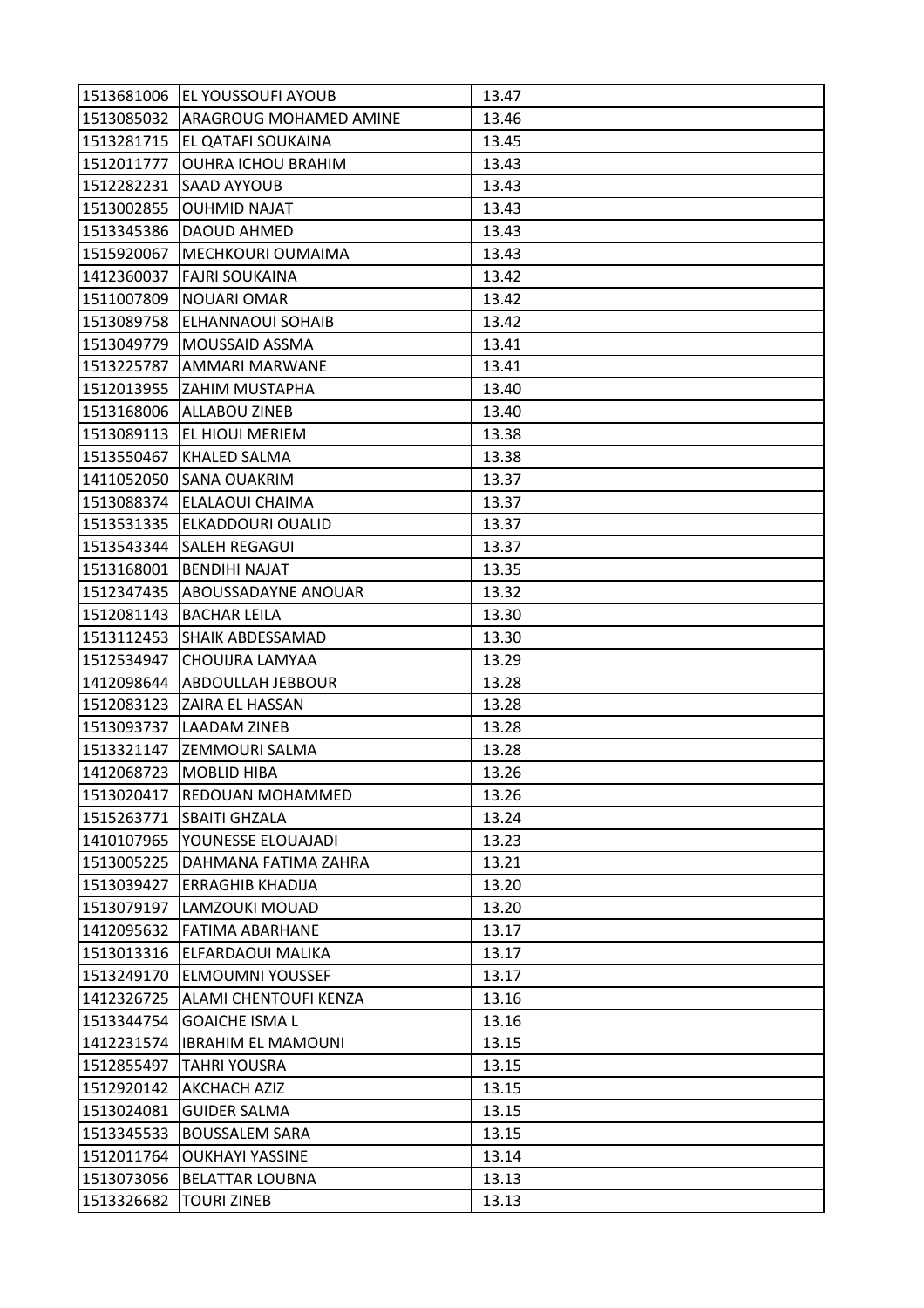|            | 1412082385 HOUDA TAHIRI     | 13.12 |
|------------|-----------------------------|-------|
|            | 1513093185 ELOUAFAY YOUSSEF | 13.12 |
| 1513711071 | <b>SAHEL IBRAHIM</b>        | 13.12 |
| 1512354792 | <b>KHAIR MOHAMED</b>        | 13.11 |
| 1411226934 | <b>CHOUAIB MAJDOUBI</b>     | 13.10 |
| 1513049670 | <b>NAKHLI AYMANE</b>        | 13.10 |
| 1512065295 | <b>LOUKRISSI MAHA</b>       | 13.09 |
| 1513957056 | KILANI KHAWLA               | 13.09 |
| 1412004780 | <b>AKHIL AYOUBE</b>         | 13.08 |
| 1513021052 | EL HAMIDI RACHID            | 13.07 |
| 1515125319 | <b>CHATIR KHAOULA</b>       | 13.07 |
| 1512548646 | <b>BOUTALEB KHALIL</b>      | 13.05 |
| 1513088377 | <b>DOUH SAFIA</b>           | 13.05 |
| 1513286302 | <b>OURQUIA IKRAM</b>        | 13.05 |
| 1513066099 | <b>SADDOUNE TARIK</b>       | 13.04 |
| 1412611822 | <b>SLIM MOHAMED SABER</b>   | 13.03 |
| 1512358117 | <b>NAIMI MOHAMED</b>        | 13.03 |
| 1513541277 | <b>TEBER SAMIR</b>          | 13.03 |
| 1512027050 | <b>AZDINE KALTOUMA</b>      | 13.00 |
| 1513088376 | <b>ZIAT OUMAIMA</b>         | 12.99 |
| 1511075754 | <b>EDDAMIR YOUSSEF</b>      | 12.98 |
| 1513036585 | EL MAKAOUI EL WAFI          | 12.98 |
| 1513093167 | <b>LABIB SARA</b>           | 12.97 |
| 1513093187 | AIT KHAYI MOUSAAB           | 12.96 |
| 1513152336 | JADID ZAINAB                | 12.96 |
| 1512022684 | AMETJAR KALTOUM             | 12.95 |
| 1512089362 | BANAOILIA FATIMA EZZAHRA    | 12.95 |
| 1512254649 | <b>NHAILA ADIL</b>          | 12.93 |
| 1512758775 | EL ATTARI SARRA             | 12.93 |
| 1513026324 | <b>ELGARAB IMAD</b>         | 12.93 |
| 1412553434 | <b>OUMAIMA MAJBER</b>       | 12.92 |
|            | 1513344739 CHAHINE SAFAE    | 12.92 |
| 1412031614 | <b>ARRAJI OMAIMA</b>        | 12.91 |
| 1513039034 | <b>OUBLAL EL MAHDI</b>      | 12.91 |
| 1412025005 | <b>ELBEGGAR SOUFIANE</b>    | 12.90 |
| 1411250237 | <b>KAMAL ANNOUAR</b>        | 12.89 |
| 1414138815 | <b>BAROUZ MOSTAFA</b>       | 12.89 |
| 1512872755 | EL KOURI EL MUSTAPHA        | 12.89 |
| 1513036957 | ELOUADI SAADIA              | 12.89 |
| 1513085536 | <b>ELGHAMRI SAID</b>        | 12.88 |
| 1412529880 | <b>RABAB MAJID</b>          | 12.87 |
| 1513355185 | <b>RABHI SAAD</b>           | 12.87 |
| 1513004841 | <b>MOUHID IKRAM</b>         | 12.86 |
| 1513347749 | ROUISSI SALMA               | 12.85 |
| 1513539018 | <b>HAOUACH IKRAM</b>        | 12.85 |
| 1511013232 | <b>ASSOU ZAKARIA</b>        | 12.84 |
| 1512022876 | <b>HAGROU SAID</b>          | 12.84 |
| 1513038501 | <b>BOUKHCINE RACHIDA</b>    | 12.82 |
| 1512089416 | ATYQ OUTMANE                | 12.80 |
|            |                             |       |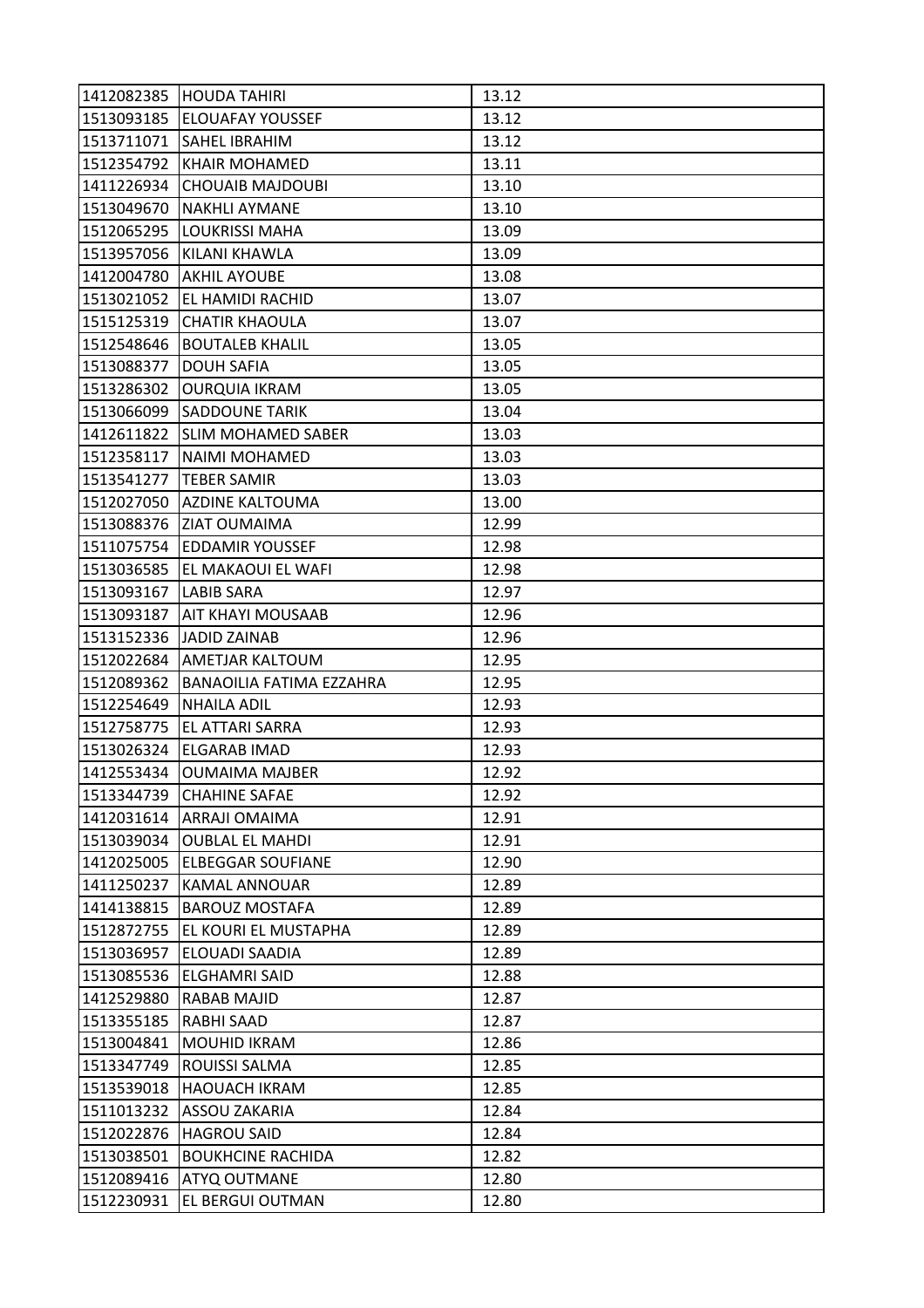|            | 1513055864 EL AMRAOUI SARA     | 12.80 |
|------------|--------------------------------|-------|
|            | 1511193278  BOUIFADENE OUSSAMA | 12.78 |
| 1513017302 | <b>IBOUDER MARYEM</b>          | 12.78 |
| 1513066394 | <b>ELHABBACHE AHMED</b>        | 12.78 |
| 1513088979 | <b>ERBOUHI CHAIMA</b>          | 12.78 |
| 1513389986 | <b>DRAISSI SALMA</b>           | 12.78 |
| 1513869935 | <b>ELGHALI CHAYMAE</b>         | 12.78 |
| 1513940741 | <b>MAHFOUD ABDELALI</b>        | 12.78 |
| 1513784835 | <b>EL MAJTOUT ANAS</b>         | 12.77 |
| 1414146825 | <b>TAIB MOHAMED</b>            | 12.76 |
| 1513338936 | <b>BIJOU YASSIR</b>            | 12.76 |
| 1512073682 | AKZIOU MOHAMMED IHAB           | 12.75 |
| 1513944354 | KOURO OUSSAMA                  | 12.75 |
| 1513055527 | <b>EL MAIL RIDA</b>            | 12.74 |
| 1513251351 | NASRE EDDINE MOHAMED TAHA      | 12.74 |
| 1512015314 | <b>IQLI M BAREK</b>            | 12.73 |
| 1513957059 | <b>ES SEGHYR KHADIJA</b>       | 12.73 |
| 1412099288 | <b>MERIAM BOUTOUKHSINE</b>     | 12.72 |
| 1512538041 | <b>BENHAMMOU SARA</b>          | 12.72 |
| 1513034754 | <b>ESSOUSSI SARA</b>           | 12.72 |
| 1510316825 | DOYA OMAR                      | 12.71 |
| 1513338242 | <b>ALLOUBI AMINE</b>           | 12.71 |
| 1513521065 | <b>EL FOUTOUN HASNAE</b>       | 12.71 |
| 1513957052 | <b>NACIRI FADWA</b>            | 12.71 |
| 1513339345 | <b>ABIL FATIMA</b>             | 12.68 |
| 1513706290 | EL MERNOUTI BASMA              | 12.67 |
| 1412246289 | <b>AMINE LAKRIKH</b>           | 12.66 |
| 1513088893 | <b>ASSAIDI CHAIMA</b>          | 12.66 |
| 1513094667 | ASSILI FATIMA ZAHRA            | 12.66 |
| 1412082540 | FATIMA-ZAHRA KHBIBA            | 12.65 |
| 1513109835 | <b>OUAHIB AICHA</b>            | 12.65 |
|            | 1513114751 ESSAYD SOUMIA       | 12.65 |
|            | 1513168032 ELGUERCH ASMA       | 12.65 |
| 1513100629 | <b>ARRAMI MOUNIR</b>           | 12.64 |
| 1513351356 | <b>CHAKIR OUMAIMA</b>          | 12.64 |
| 1513863916 | RHANEM AYMANE                  | 12.64 |
| 1511078444 | <b>LAHNA SAID</b>              | 12.63 |
| 1512921322 | <b>OUFKIR OTHMANE</b>          | 12.63 |
| 1513320101 | MAHFOUD HAMZA                  | 12.61 |
| 1513055746 | RAOUI GHIZLANE                 | 12.60 |
| 1513248181 | ELKARDOUSY ABDELOUAHED         | 12.60 |
| 1513088373 | <b>KHARBIBI TAOUFIQ</b>        | 12.59 |
| 1412000130 | <b>HADIFI FATIHA</b>           | 12.57 |
| 1513003183 | <b>ACHBARO AYOUB</b>           | 12.57 |
| 1512015855 | <b>JAMIL OUSSAMA</b>           | 12.55 |
| 1513006225 | KENNAOUI WIAM                  | 12.55 |
| 1513034235 | <b>ESSOUSSI AYOUB</b>          | 12.55 |
| 1513231337 | AIT BRAM ABDELJALIL            | 12.55 |
| 1512075121 | ELKHANJAR HAMZA                | 12.54 |
|            | 1512322718   FADDOULI OMAR     | 12.54 |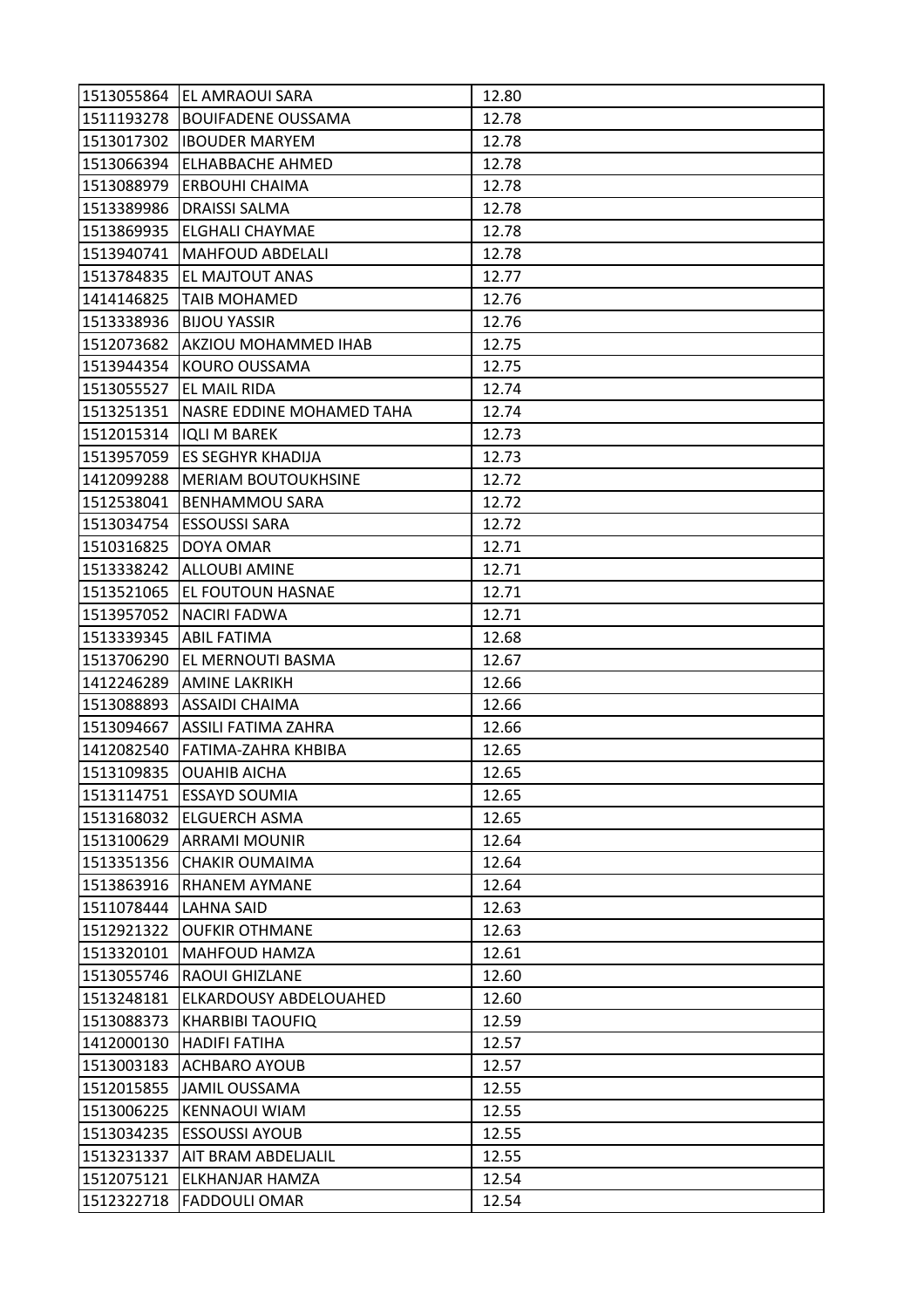|            | 1513020676   AGHLANE ELMAHDI  | 12.52 |
|------------|-------------------------------|-------|
| 1513032587 | <b>DIAMAN ILHAM</b>           | 12.52 |
| 1513051243 | AAMARA ELHOUSSEIN             | 12.52 |
| 1513322344 | ATRAOUI SIHAM                 | 12.52 |
| 1513007566 | AIT EL CAID SANAE             | 12.51 |
| 1513019154 | KHARKHACH HAMZA               | 12.51 |
| 1513049741 | <b>KHERRAJ OUMAIMA</b>        | 12.51 |
| 1513271212 | ELAAKAZI ASMAE                | 12.51 |
| 1513849082 | EL MAGHACH IMANE              | 12.51 |
| 1513100666 | <b>HAOUASSIA EL BACHIR</b>    | 12.50 |
| 1513289763 | NEHHAL FATIMA                 | 12.50 |
| 1513351005 | SIRAJEDDINE SARA              | 12.50 |
| 1512930898 | <b>MASROUR SALIMA</b>         | 12.49 |
| 1512188158 | <b>CHADOI MOHAMED ZAKARIA</b> | 12.48 |
| 1513101122 | AISSOUNI KAOUTAR              | 12.48 |
| 1513111666 | <b>ZARHLOUL MORAD</b>         | 12.48 |
| 1513172224 | TOKHI SOUKAINA                | 12.48 |
| 1513231321 | <b>ARIANE LOUBNA</b>          | 12.48 |
| 1412369233 | <b>MOUFAKKIR HOUDA</b>        | 12.47 |
| 1511069641 | BELCAID FATIMA ZAHRA          | 12.47 |
| 1513872728 | <b>BOUKHLIA NOUR EDDINE</b>   | 12.47 |
| 1412229777 | FATIMA EZZAHRA AFRI           | 12.46 |
| 1513066289 | MOUSSAID KHADIJA              | 12.46 |
| 1513005883 | DAHANI BESSMA                 | 12.45 |
| 1511336599 | ABLIOUNE MOHAMED AMINE        | 12.43 |
| 1513196767 | <b>BOUTALEB SAFA</b>          | 12.43 |
| 1513343502 | AMAMA YASSINE                 | 12.43 |
| 1513781073 | ARDOUZ ALI                    | 12.43 |
| 1513094121 | AIT TATA ABDERRAHIM           | 12.42 |
| 1513760005 | EL KADERY IBTISSAM            | 12.42 |
| 1513077471 | ABBOUDA OUMAIMA               | 12.41 |
|            | 1513524321   AIT AHMED ZINEB  | 12.41 |
|            | 1414254591 LHADI KHALIL       | 12.40 |
| 1513008799 | <b>JILLALI ACHRAF</b>         | 12.40 |
| 1513191570 | <b>OMAIMA HASSAN</b>          | 12.40 |
| 1513333984 | <b>BORDI MERYEM</b>           | 12.40 |
| 1513932592 | <b>MOUNTASSIR ABID</b>        | 12.40 |
| 1412086020 | MOHAMMED EL BARAKA            | 12.39 |
| 1513681375 | BEN YACOUB OUMAYMA            | 12.39 |
| 1414005225 | <b>JADINE HAMZA</b>           | 12.38 |
| 1515401155 | MIBRA FATIMA ZAHRA            | 12.38 |
| 1512609692 | <b>TAJIOUE AYMAN</b>          | 12.37 |
| 1513034014 | <b>CHOUKRI AICHA</b>          | 12.37 |
| 1513092573 | LAHNICHI CHAIMA               | 12.37 |
| 1513550525 | <b>FOUKI TARIK</b>            | 12.37 |
| 1412552735 | NADIA OUANJI                  | 12.36 |
| 1512001203 | EL KABIBI ABDLOUAHD           | 12.36 |
| 1513006457 | SARROUD ABDELILAH             | 12.36 |
| 1513152024 | DAOUAL OUMAIMA                | 12.36 |
| 1513226809 | <b>KHAFIF AHLAM</b>           | 12.36 |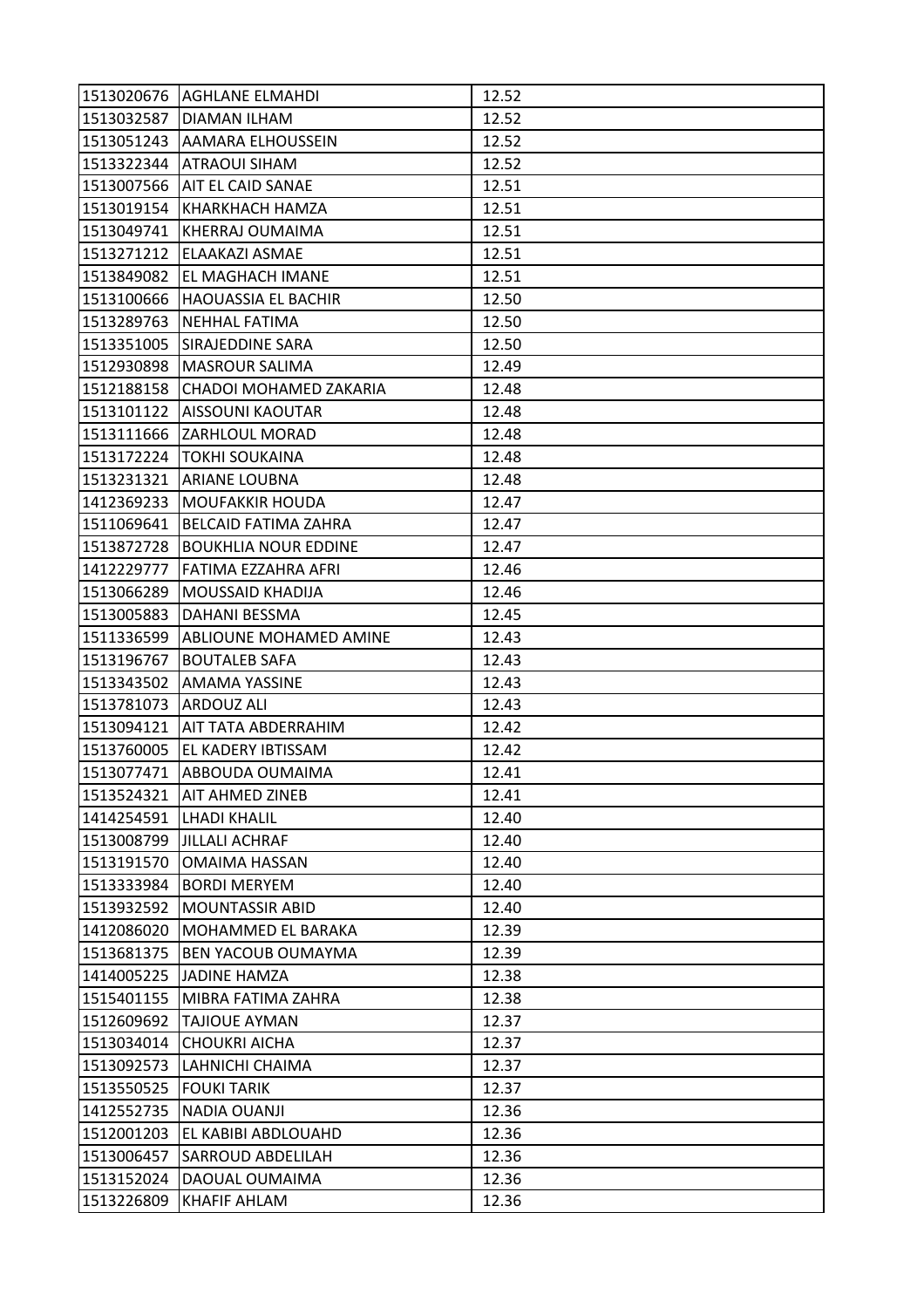| 1513376734   ARABI OMAR |                               | 12.36 |
|-------------------------|-------------------------------|-------|
| 1513112409              | <b>LAMINE FATIMA</b>          | 12.34 |
| 1513152187              | <b>JADID NADA</b>             | 12.34 |
| 1513240274              | <b>NKAIRA HAMZA</b>           | 12.34 |
| 1513329501              | <b>MARBOUH IKRAM</b>          | 12.34 |
| 1513010575              | <b>OUFAFA SOUAD</b>           | 12.33 |
| 1513037803              | <b>FIKHI CHAIMA</b>           | 12.32 |
| 1513111870              | <b>BENJELLOUL ABDENACER</b>   | 12.32 |
| 1513288621              | <b>BOUACHRINE SALAHEDDINE</b> | 12.32 |
| 1513341090              | TEFFAHA OMAIMA                | 12.32 |
| 1511055756              | <b>GUELLOUCHI ABDELLAH</b>    | 12.29 |
| 1512243085              | <b>ELQOTBY YASSINE</b>        | 12.29 |
| 1513083337              | EL MOUADDIB YASSINE           | 12.29 |
| 1513227532              | ALAOUI MOHAMMED ANAS          | 12.29 |
| 1513552657              | <b>JAZOULI BADR</b>           | 12.29 |
| 1513239984              | <b>OUARID FATIMA EZZAHRA</b>  | 12.28 |
| 1529532281              | <b>BARIS MAROUANE</b>         | 12.28 |
| 1513235411              | <b>ARCHE SAIDA</b>            | 12.27 |
| 1513281696              | EL MOUNZIL SALMA              | 12.27 |
| 1513538943              | ELBOUJARFAOUI YOUSSEF         | 12.27 |
| 1512253300              | <b>OUADANI JALIL</b>          | 12.26 |
| 1512533578              | <b>GOURMAJ BADR</b>           | 12.26 |
| 1513231520              | EL MALIKI NADA                | 12.26 |
| 1512230889              | <b>FLISS YOUSSEF</b>          | 12.24 |
| 1512007784              | <b>JIROU IMANE</b>            | 12.23 |
| 1513092544              | KANTARI MOHAMED YASSINE       | 12.23 |
| 1512238280              | ZARHLOUL FATIMA EZZAHRA       | 12.22 |
| 1411874865              | <b>BOULHAFA SAFAE</b>         | 12.21 |
| 1512027963              | EL BOUGUERFAOUI KHALID        | 12.21 |
| 1513348403              | <b>HAMLI HASNA</b>            | 12.21 |
| 1412324973              | <b>BARDIA OUMAIMA</b>         | 12.20 |
|                         | 1412557389 SALMA MAATAELLAH   | 12.20 |
|                         | 1513545656 EL AMRANI KAWTAR   | 12.20 |
| 1412934638              | <b>KHYI AMINE</b>             | 12.18 |
| 1513375422              | <b>BOUJANAH AICHA</b>         | 12.18 |
| 1513152452              | <b>MEFTAH IMAN</b>            | 12.16 |
| 1513536752              | RAQUIB ASMAE                  | 12.15 |
| 1412536848              | <b>JIHAD SARHDEN</b>          | 12.14 |
| 1513172319              | ELFAKRI FATIMA EZZAHRAE       | 12.14 |
| 1513228811              | EL HARRASSE HAMZA             | 12.14 |
| 1511364264              | YASSIR RAHILI                 | 12.13 |
|                         | 1512356564 ZAKARIA EL ASKRI   | 12.13 |
| 1513006425              | <b>MAZARI CHAYMAE</b>         | 12.12 |
| 1513684971              | <b>KJAIRI BADR</b>            | 12.11 |
| 1513357517              | <b>JAMOUD BOUCHRA</b>         | 12.10 |
| 1412938683              | <b>LAKHSASSI BACHIR</b>       | 12.09 |
| 1512317340              | <b>MAYA AMINE</b>             | 12.09 |
| 1512375065              | <b>ZAKARIA ERRAIDI</b>        | 12.09 |
| 1513003146              | LOUAICH OUAFA                 | 12.09 |
| 1513084945              | <b>SADKI YOUSSEF</b>          | 12.09 |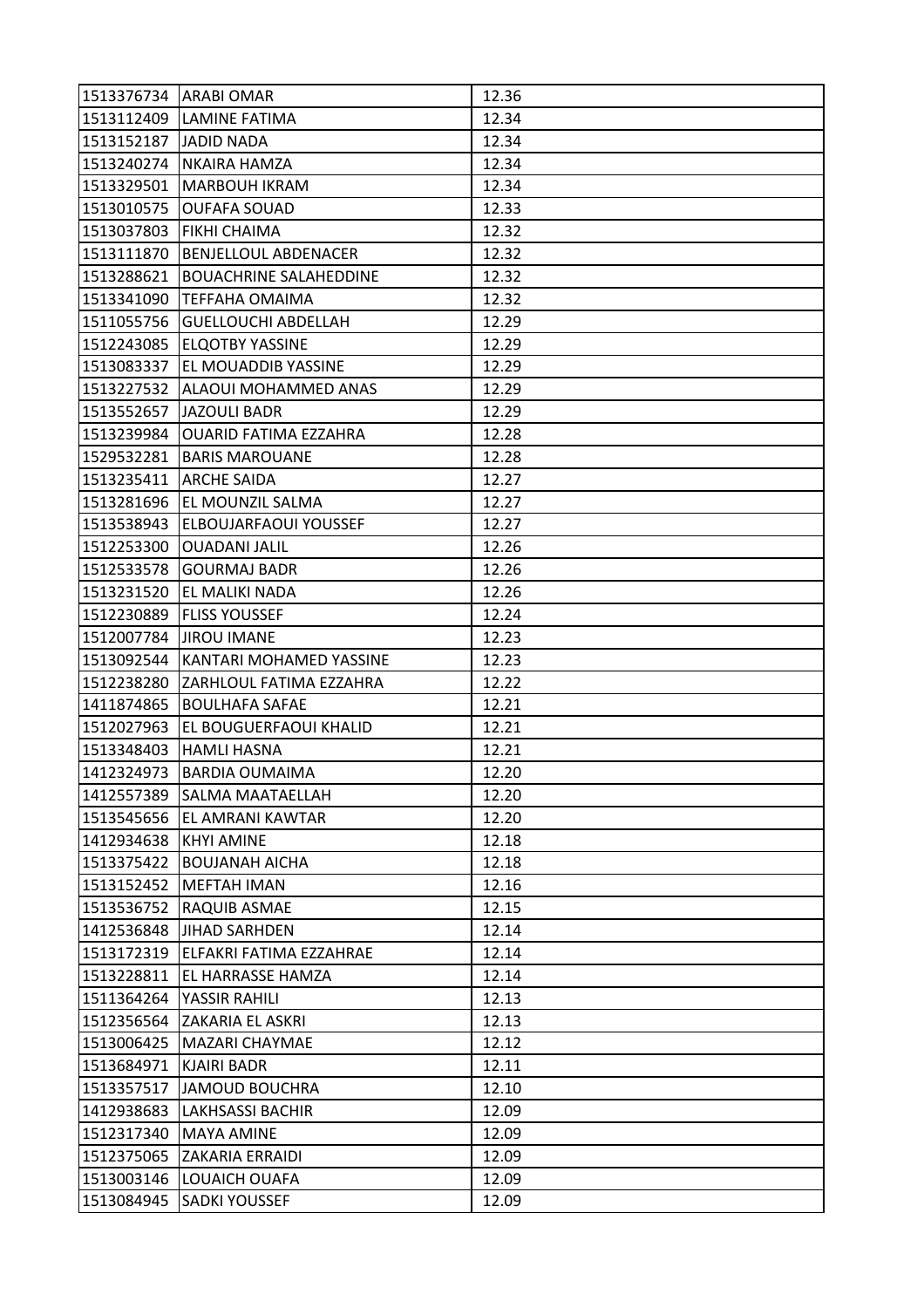|            | 1513525050 SAHMAD YASMINA         | 12.09 |
|------------|-----------------------------------|-------|
|            | 1513525623 ZINE ZAKARIA           | 12.09 |
| 1412784775 | EL HJIEJ NADA                     | 12.08 |
| 1513333011 | <b>MOKHTARI SALMA</b>             | 12.08 |
| 1512026144 | <b>NJI ACHRAF</b>                 | 12.05 |
| 1513100844 | <b>AIT AHRA YASSINE</b>           | 12.04 |
| 1513036952 | <b>HAFDI ASMAE</b>                | 12.03 |
| 1513365187 | <b>FALLAH HAJAR</b>               | 12.03 |
| 1511196023 | <b>DINAR ISSAM</b>                | 12.02 |
| 1511010735 | <b>FETOUAK SORAYA</b>             | 12.01 |
| 1513934358 | EL OMARI FERDAOUS                 | 12.00 |
| 1512086390 | <b>FRIKH AZIZ</b>                 | 11.99 |
| 1511096268 | EL OMARI YASSIR                   | 11.98 |
| 1513021954 | <b>AGHOURI HATIM</b>              | 11.98 |
| 1513231273 | <b>HANAFI LAILA</b>               | 11.98 |
| 1412074807 | <b>FATIMA ZAHRA OUSSOUSS</b>      | 11.97 |
| 1513231141 | <b>IMESGOUROUNE SOUKAINA</b>      | 11.97 |
| 1512541688 | ELIBRAHIMIA HAFSA                 | 11.96 |
| 1412002867 | <b>ZAHER OUMAIMA</b>              | 11.95 |
| 1512065021 | AIT ALI ABDERRAHIM                | 11.95 |
| 1513169665 | AIT SAID HADDA                    | 11.95 |
| 1513551579 | EN NACIRI MOHAMED OUSSAMA         | 11.95 |
| 1412055008 | <b>IQBAL EDDIANI</b>              | 11.93 |
| 1412348713 | <b>KARINE KAOUTAR</b>             | 11.93 |
| 1512051337 | ABOUKHAM MOHAMED                  | 11.93 |
| 1512070398 | <b>ABIRI MOHAMED</b>              | 11.93 |
| 1512534926 | <b>KAHLAOUY MOUHCIN</b>           | 11.93 |
| 1513016513 | ELGHOUDANI MOHAMED                | 11.93 |
| 1512356675 | SAJID IMANE                       | 11.92 |
| 1513324468 | <b>IMEL IMANE</b>                 | 11.92 |
| 1511939712 | AIT SEDDIK SEDDIK                 | 11.91 |
|            | 1513012126 EL BADAOUY OUSSAMA     | 11.91 |
|            | 1412068714   YASSINE FATIMA ZAHRA | 11.90 |
| 1513093346 | EL BASTAOUI EL MEHDI              | 11.90 |
| 1512012769 | <b>BOUALLALA MARYAM</b>           | 11.89 |
| 1513374957 | FAHAM KHAOULA                     | 11.89 |
| 1511072811 | <b>ENNACIRI ABDELLATIF</b>        | 11.88 |
| 1513041351 | <b>TARCHANI KHADIJA</b>           | 11.87 |
| 1510035035 | <b>BERDOUS FAISSAL</b>            | 11.85 |
| 1513083255 | <b>FELLAH HANANE</b>              | 11.85 |
| 1513547972 | MOUNCEF HADRAOUI                  | 11.85 |
| 1414907331 | <b>NOUREDDINE AKDOUZ</b>          | 11.84 |
|            | 1512193625  ICHOUHAR NADIA        | 11.84 |
| 1513017269 | <b>SRAIH FATIMA ZAHRA</b>         | 11.84 |
| 1513067752 | <b>ES SNIBI YOUSSEF</b>           | 11.84 |
| 1412005266 | <b>IZEM NAWAL</b>                 | 11.83 |
| 1511193189 | <b>ESSAOURI SAMIRA</b>            | 11.83 |
| 1511363807 | <b>FATIH RAJAA</b>                | 11.83 |
| 1513004169 | ASSEBBAB SAFA                     | 11.82 |
| 1513039015 | <b>BELLAOUI ZOHRA</b>             | 11.82 |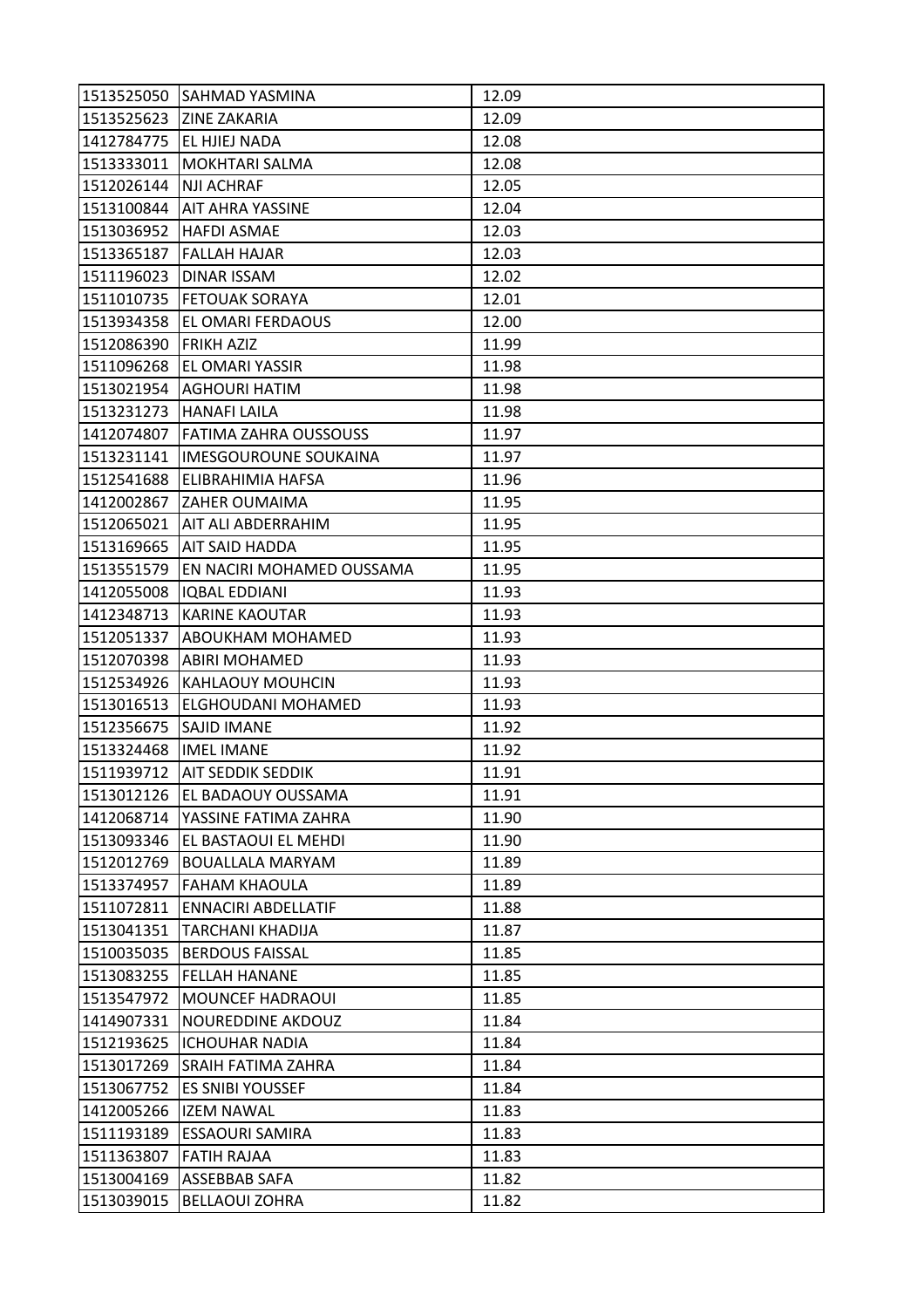|                        | 1513056435 BOURY SOUKAINA       | 11.82 |
|------------------------|---------------------------------|-------|
|                        | 1513251270 EL BOUIHI IMANE      | 11.79 |
| 1513006671             | AISSAR NASSIMA                  | 11.78 |
| 1411617737             | <b>SENNANI ANASS</b>            | 11.77 |
| 1512069470             | ETTMA GHIZLANE                  | 11.77 |
| 1512250307             | <b>BLGRIM HASNA</b>             | 11.77 |
| 1513001041             | EL M SEGUEM ANAS                | 11.76 |
| 1512541651             | LAMSAHHAL IMANE                 | 11.74 |
| 1512025429             | <b>NADEM MOHAMED</b>            | 11.73 |
| 1513367972             | NERHACH MUSTAPHA                | 11.73 |
| 1512246354             | <b>BENZID MOHAMED</b>           | 11.72 |
| 1512521009             | <b>BERKANE YOUSSEF</b>          | 11.72 |
| 1513226710             | <b>BOUMAALIF FATIMA EZZAHRA</b> | 11.72 |
| 1512040431             | <b>AISSAL FATIMA ZAHRA</b>      | 11.70 |
| 1513034135             | <b>BEN SAID YASSINE</b>         | 11.70 |
| 1513949769             | <b>BELLAMKADDEM NIZAR</b>       | 11.68 |
| 1412030061             | <b>CHALLA HASNA</b>             | 11.66 |
| 1513320399             | <b>ZOUIKR MARYEM</b>            | 11.66 |
| 1513039243             | <b>FAWZI AICHA</b>              | 11.65 |
| 1513111783             | <b>RIFAI HASNA</b>              | 11.65 |
| 1412529756             | <b>CHADA KAM</b>                | 11.64 |
| 1513347752             | ABOU ELFALAH SALAH EDDINE       | 11.64 |
| 1513525028             | <b>OUGOUD ASMAE</b>             | 11.64 |
| 1412921143             | ANZOUL ABDELKRIM                | 11.63 |
| 1512008339             | AIT BAMOUSSA RAJA               | 11.61 |
| 1512029709             | <b>BENNACEUR FATIMA</b>         | 11.61 |
| 1513049995             | RAZZOUK GHIZLANE                | 11.61 |
| 1513169702             | <b>OUMAAFA YOUSSEF</b>          | 11.61 |
| 1513709209             | <b>KHARAZI SAIDA</b>            | 11.61 |
| 1512715273             | <b>NESNASSI OTMANE</b>          | 11.60 |
| 1513075667             | ELMOUTAOUAKIL SAMIRA            | 11.60 |
| 1513111795 AZRI ILIASS |                                 | 11.59 |
| 1513089034             | <b>BOUQANTAR OUSSAMA</b>        | 11.58 |
| 1513340675             | <b>ELMIR OUMAIMA</b>            | 11.57 |
| 1412917486             | <b>OUMAYMA ELHAIBOUR</b>        | 11.55 |
| 1512074793             | NAIT EL HADJ ABDELLAH RAFIK     | 11.55 |
| 1412361800             | <b>MEHDI SAADOUNI</b>           | 11.54 |
| 1512521544             | AAMOUM MOHAMMED                 | 11.54 |
| 1513334028             | <b>TAFALLOUST YOUNESS</b>       | 11.54 |
| 1513066833             | <b>HAIDA CHAYMAE</b>            | 11.53 |
| 1513020483             | <b>OUZAHID BRAHIM</b>           | 11.51 |
| 1513548480             | <b>ATATTOU MERYEM</b>           | 11.51 |
| 1513077487             | JELLOU OUSSAMA                  | 11.50 |
| 1512065186             | ELKAJBAJI BADREDDINE            | 11.49 |
| 1513808168             | AKRIPAH SOKAINA                 | 11.49 |
| 1513160464             | RADOUAN FADWA                   | 11.48 |
| 1513002724             | <b>HMIROU IKRAM</b>             | 11.47 |
| 1512357270             | <b>MOUHOUB HOUSNI</b>           | 11.46 |
| 1513244919             | <b>GHOUAJ SIHAME</b>            | 11.46 |
| 1411015403             | EL ASSAL KHALID                 | 11.45 |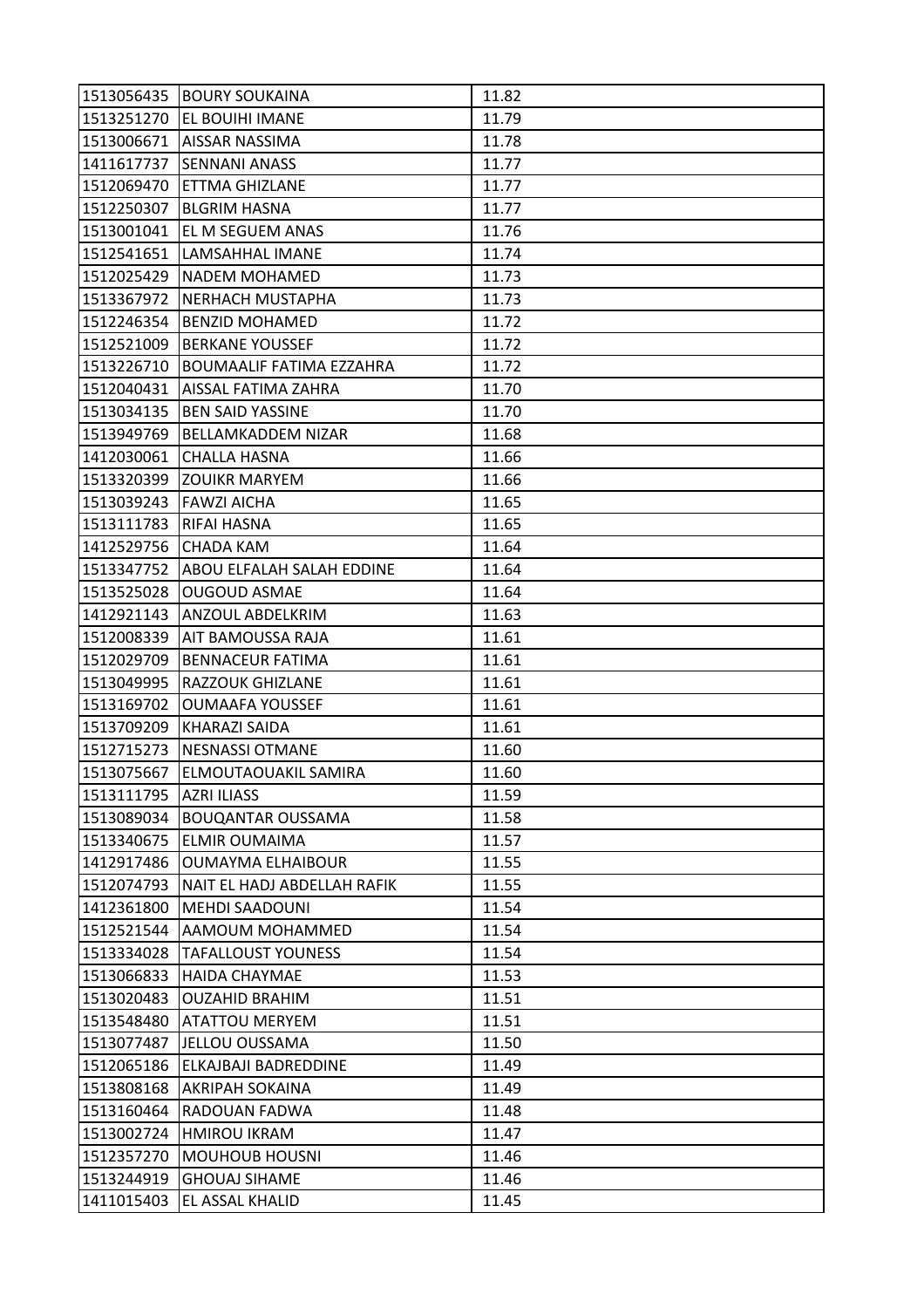|            | 1412016283 BOURK MARYAM       | 11.42 |
|------------|-------------------------------|-------|
| 1513008454 | <b>MOUBRIM MARYAM</b>         | 11.42 |
| 1411616810 | <b>AOIJAY SOUKAINA</b>        | 11.41 |
| 1412606973 | <b>ALAMI OMAR</b>             | 11.41 |
| 1414268411 | AIT YAHIA TAOUFIK             | 11.41 |
| 1512072516 | <b>BELHAF OTMANE</b>          | 11.41 |
| 1512331733 | <b>OUAHMANE WISSAL</b>        | 11.41 |
| 1513016789 | <b>MOUNNAD OUIDAD</b>         | 11.40 |
| 1512026008 | <b>SDOUR AMINE</b>            | 11.39 |
| 1512163794 | <b>ARDI SALMA</b>             | 11.39 |
| 1513033589 | AIT OKKABLI MOHAMED           | 11.39 |
| 1513943012 | EL BOURAKADI SOUKAYNA         | 11.39 |
| 1513033552 | <b>MOUTRIB EZ EDDINE</b>      | 11.38 |
| 1510149862 | <b>KASSOUAD IMANE</b>         | 11.37 |
| 1513100525 | AOMARI SOUMIA                 | 11.37 |
| 1511381789 | <b>REDOUANE HMIMAR</b>        | 11.36 |
| 1513956041 | <b>EDDIHI REDA</b>            | 11.36 |
| 1513111813 | AMAADOUR FATIMA EZZAHRA       | 11.34 |
| 1513321918 | <b>DAMOH HAJAR</b>            | 11.34 |
| 1513354197 | <b>BOUNGAB MANAL</b>          | 11.34 |
| 1513334601 | BENSAMCA MOHAMMED AMINE       | 11.33 |
| 1412025786 | EL FERZI ASMA                 | 11.30 |
| 1513098885 | <b>BOUKHEIR OMAR</b>          | 11.30 |
| 1513106647 | NAOUASSIH IMANE               | 11.30 |
| 1513322748 | <b>HASSANI SAJIA</b>          | 11.30 |
| 1513238755 | <b>BARAKAT NAIMA</b>          | 11.29 |
| 1513092655 | <b>HILMI HASSNAE</b>          | 11.27 |
| 1511851683 | BELAOUINA MOHAMMED            | 11.26 |
| 1513156420 | <b>MARNISSI DRISS</b>         | 11.26 |
| 1513289249 | M HAJAR CHAIMAA               | 11.26 |
| 1512068962 | <b>EL KOUCH NADA</b>          | 11.25 |
|            | 1513094771 HAJJAJ IBTISSAM    | 11.25 |
|            | 1412272006   TALAA SOUHAILA   | 11.24 |
| 1513196787 | <b>JDIG AISSAM</b>            | 11.24 |
| 1513101320 | <b>BEHHAR NOHAILA</b>         | 11.22 |
| 1412089178 | WIJDANE ELKHANTOUTI           | 11.20 |
| 1513077300 | <b>ELOUALI SOUFIANE</b>       | 11.20 |
| 1411228349 | <b>OUMAIMA JAMAOUI</b>        | 11.18 |
| 1511033194 | AIT ELMAQUEDEM SAID           | 11.18 |
| 1513083274 | LAMAALLEM KENZA               | 11.18 |
| 1513353548 | MOUHSSINE LAILA               | 11.18 |
| 1512010984 | AIT BEN ELFAKIR AYOUB         | 11.17 |
| 1512095846 | ADMOU MERYEM                  | 11.17 |
| 1511078440 | <b>HASSOUN OTHMAN</b>         | 11.16 |
| 1513752564 | <b>JADIRI YOUSSEF</b>         | 11.16 |
| 1513003119 | <b>ZEROUALI YASMINE</b>       | 11.15 |
| 1513949483 | <b>MESSIOUI SALMA</b>         | 11.14 |
| 1511024260 | <b>KHALIDI RIDOUAN</b>        | 11.13 |
| 1512089331 | <b>BOUFOUS FATIMA EZZAHRA</b> | 11.13 |
| 1513080636 | <b>OUASKAR ISMAIL</b>         | 11.13 |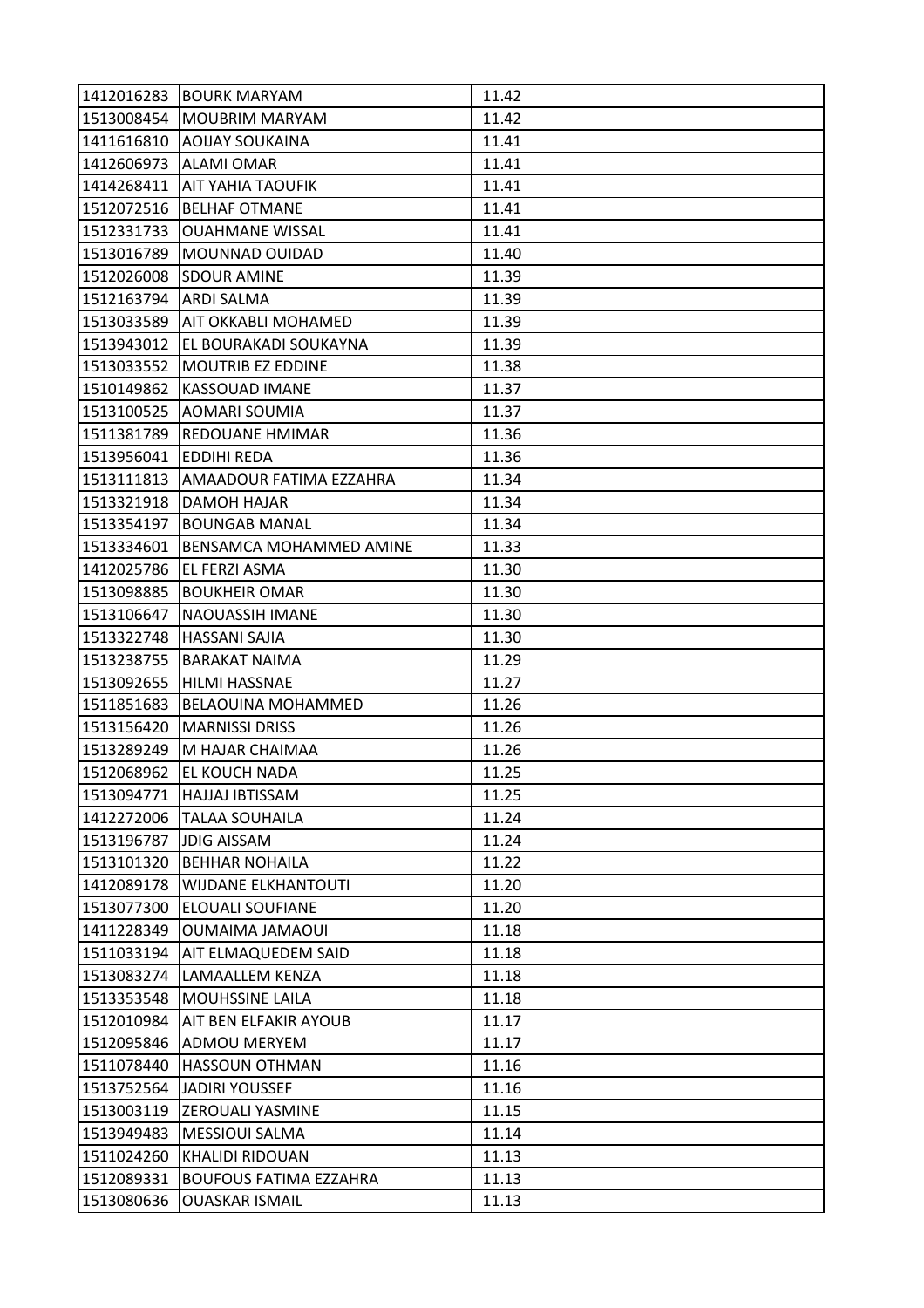|            | 1513188303 BAHOU CHAIMAA        | 11.13 |
|------------|---------------------------------|-------|
| 1412619377 | <b>EL BARRADI TARIK</b>         | 11.12 |
| 1513533966 | <b>DRIOUCH MOUNA</b>            | 11.12 |
| 1512401746 | <b>BELAISSAOUI INTISSAR</b>     | 11.11 |
| 1513009835 | <b>AIT ALIBOU HAJAR</b>         | 11.11 |
| 1513077524 | <b>ELIDRISSI HANANE</b>         | 11.11 |
| 1411086078 | YOUNES ELBOUZIDI                | 11.10 |
| 1411931934 | <b>ALLAMY JAOUAD</b>            | 11.10 |
| 1513225756 | SALHANE ISSAMEDDINE             | 11.10 |
| 1511254808 | ETTAOUSSI FATIMA EZZAHRA        | 11.09 |
| 1513094744 | <b>OMARI HANAN</b>              | 11.09 |
| 1513370499 | <b>BELKADI JALILA</b>           | 11.09 |
| 1513956755 | <b>BENTALEB RANIA</b>           | 11.08 |
| 1412344499 | <b>SADIR OUMAIMA</b>            | 11.07 |
| 1512246309 | <b>SAKLA OMAR</b>               | 11.07 |
| 1513114800 | EL HILALI GHIZLANE              | 11.07 |
| 1513543066 | <b>DRAREZ AYOUB</b>             | 11.07 |
| 1513072986 | AIT HOUMADA AMINE               | 11.05 |
| 1513089111 | <b>ROUISSY HOUDA</b>            | 11.05 |
| 1513156308 | WAFA BOULHAND                   | 11.05 |
| 1513545411 | SOULAKA FATIMA ZAHRA            | 11.05 |
| 1412934772 | TRARI ABDELGHANI                | 11.04 |
| 1513020337 | <b>MOUHOU SABAH</b>             | 11.04 |
| 1513034132 | KHAIM BRAHIM                    | 11.04 |
| 1513333017 | <b>ADANE LAMIAA</b>             | 11.03 |
| 1513376548 | <b>FADIL ASMAA</b>              | 11.03 |
| 1513814059 | <b>BOUCHAMA OUMEIMA</b>         | 11.03 |
| 1513101355 | <b>KARAM YASSINE</b>            | 11.02 |
| 1513020972 | AIT BAHA SALAH                  | 11.01 |
| 1513802732 | EL BECHCHARI SARA               | 11.00 |
| 1411066434 | <b>OUSSAMA KOUISSEH</b>         | 10.99 |
|            | 1512078514 ELHARBOUL SOUKAINA   | 10.99 |
|            | 1513100103 EL AAKIB ABDELJABBAR | 10.99 |
| 1513189749 | DAHIR FATIMA ZAHRA              | 10.99 |
| 1513065365 | <b>LAMDIBIH ZINEB</b>           | 10.97 |
| 1412078184 | HAMZA LAAZIRI                   | 10.96 |
| 1512231393 | <b>KHRRACHI SINAN</b>           | 10.96 |
| 1513271135 | <b>ARAFA ZAINAB</b>             | 10.96 |
| 1511288066 | <b>BYOU MONSIF</b>              | 10.95 |
| 1513539892 | EL KAMALI ZYNEB                 | 10.95 |
| 1512089423 | ELMOUJI ASMAA                   | 10.93 |
| 1513270726 | <b>FADLI FATIMA ZAHRA</b>       | 10.93 |
| 1512522215 | <b>OUAHBI NABILA</b>            | 10.92 |
| 1512023850 | <b>IKIZZI NOUREDDINE</b>        | 10.91 |
| 1511784724 | MECHYAKHA ABDELMALEK            | 10.90 |
| 1512914751 | AMQADDEM MAHMOUD                | 10.89 |
| 1513017974 | <b>BLILA JIHANE</b>             | 10.88 |
| 1412542030 | <b>WIAM KAMAL</b>               | 10.87 |
| 1511943874 | EL OGRI ZOUHIR                  | 10.87 |
| 1512024598 | <b>BOUANIDA SAID</b>            | 10.87 |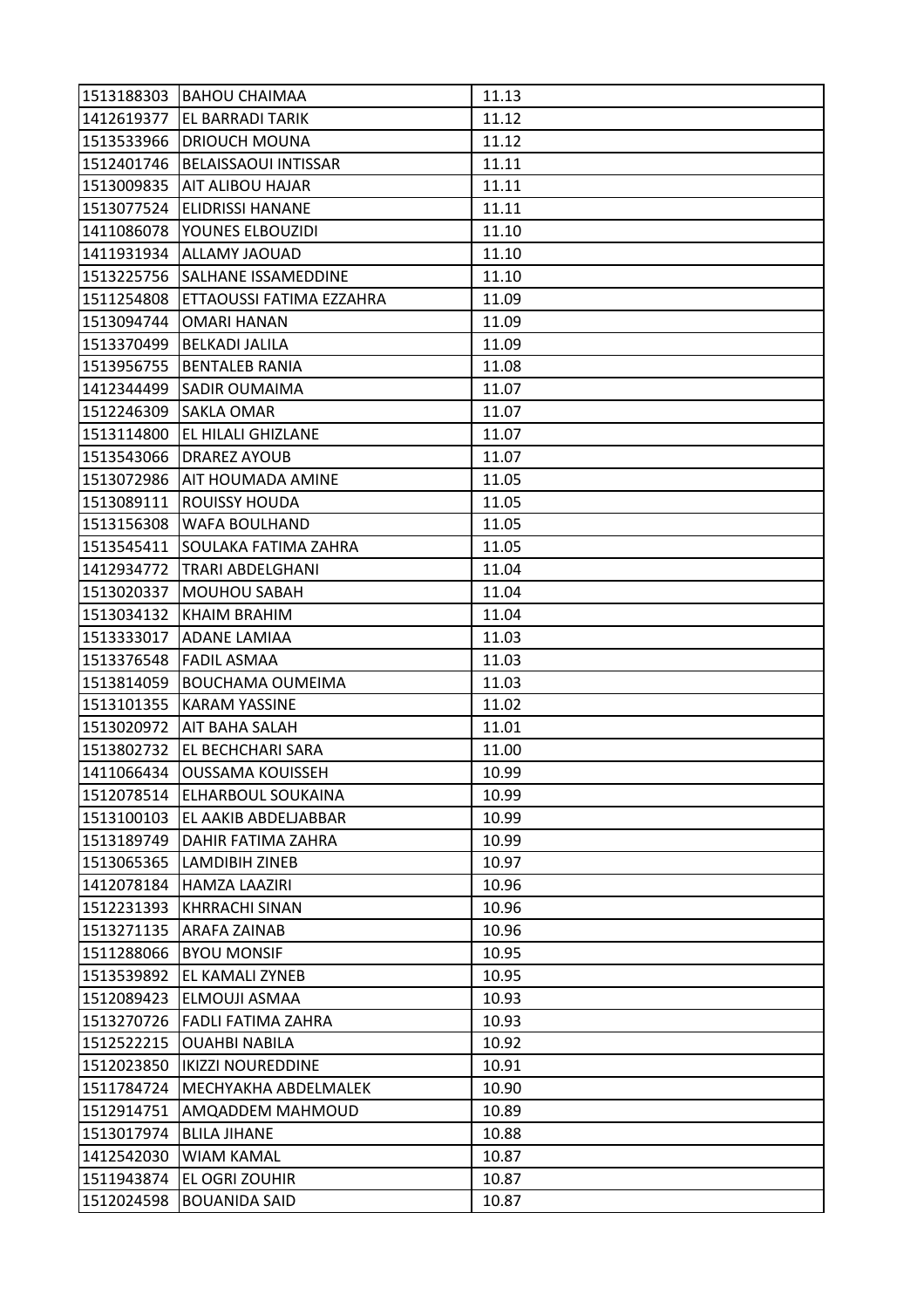| 1513033649             | <b>BEN MOULAY FATIMA ZAHRA</b> | 10.87 |
|------------------------|--------------------------------|-------|
| 1513066291             | <b>OUALI HASNA</b>             | 10.87 |
| 1513950761             | EL KAMHI BOUTAYNA              | 10.87 |
| 1513031443             | DAKHCHA SAIDA                  | 10.86 |
| 1513082240             | <b>LAMRIS SOUMAYA</b>          | 10.86 |
| 1512078572             | <b>KOUKAB RACHID</b>           | 10.85 |
|                        | 1513251350 EJ JAYAB MOUAD      | 10.85 |
| 1513534563             | <b>HAKKOUS SARA</b>            | 10.85 |
| 1513107254             | <b>ZIDANE FATIHA</b>           | 10.84 |
| 1513288514             | MOUBARKI SALMA                 | 10.84 |
| 1513390156             | MOUSTADRAF OUMAIMA             | 10.83 |
| 1513530686             | JAAFAR SALIMA                  | 10.83 |
| 1512380852             | <b>BOUZIANE OTHMANE</b>        | 10.82 |
| 1512931932             | <b>MOUSSAOUI FARAH</b>         | 10.82 |
| 1412250830             | <b>MARYEM NAIM</b>             | 10.80 |
| 1512908119             | <b>EL KHONISS OUMAIMA</b>      | 10.79 |
| 1511351082             | ALGUI JAAFAR                   | 10.78 |
| 1513522319             | BENNADDAM KHAOULA              | 10.78 |
| 1513156319             | <b>OTHMANE CHAKLI</b>          | 10.76 |
| 1513249623             | ERRIDHI YASSAMINE              | 10.76 |
| 1513696573             | <b>OUGANA FATIMA</b>           | 10.71 |
| 1412542331             | LAMYAA MAHIRI                  | 10.68 |
| 1513363390             | <b>HMITOU NIAMA</b>            | 10.68 |
| 1513551472             | KICHCHOU ILYASS                | 10.68 |
| 1513005790             | DAOU DIYAE                     | 10.66 |
| 1513365324             | SADIQ ICHRAK                   | 10.66 |
| 1513029112             | AJBLI ELHOUSSAINE              | 10.65 |
| 1513228755             | <b>LARHRIB NOUHAILA</b>        | 10.65 |
| 1513172351             | AOUAM OUMAIMA                  | 10.63 |
| 1511078547 ZAKIRI SARA |                                | 10.62 |
| 1512070246             | KHALID MOHAMED AYOUB           | 10.62 |
|                        | 1513931939   BENITO ASMAE      | 10.61 |
| 1513952906             | <b>BENAICHA AHMED REDA</b>     | 10.61 |
| 1513271970             | <b>KHAYRANE YASSINE</b>        | 10.59 |
| 1513547094             | <b>BENTABET OUMAIMA</b>        | 10.59 |
| 1513048638             | LAMAIZI HAJAR                  | 10.58 |
| 1513080974             | DAKHAMA MOHAMED                | 10.58 |
| 1513094459             | <b>LAGGATE ZOUHIR</b>          | 10.58 |
| 1513350668             | <b>DARIH CHAIMAA</b>           | 10.58 |
| 1511091943             | <b>BAZA ELMOSTAPHA</b>         | 10.57 |
| 1513019122             | L FALI MOHAMED                 | 10.57 |
| 1513270321             | <b>LAATOR IMANE</b>            | 10.57 |
| 1512001254             | ENNOUAMANI ASMA                | 10.54 |
| 1512085877             | ELFATHI ASMAA                  | 10.54 |
| 1513035812             | YASSINE HAMZA                  | 10.54 |
| 1513080911             | LAMGHARI JAMAL FATIMA EZZAHRA  | 10.54 |
| 1513100565             | NASSIMI OUSSAMA                | 10.54 |
| 1513152032             | ELKATANI HAMZA                 | 10.54 |
| 1511076092             | <b>DIDI ZAHRA</b>              | 10.53 |
| 1513017268             | <b>BOUHALLAOU HANANE</b>       | 10.53 |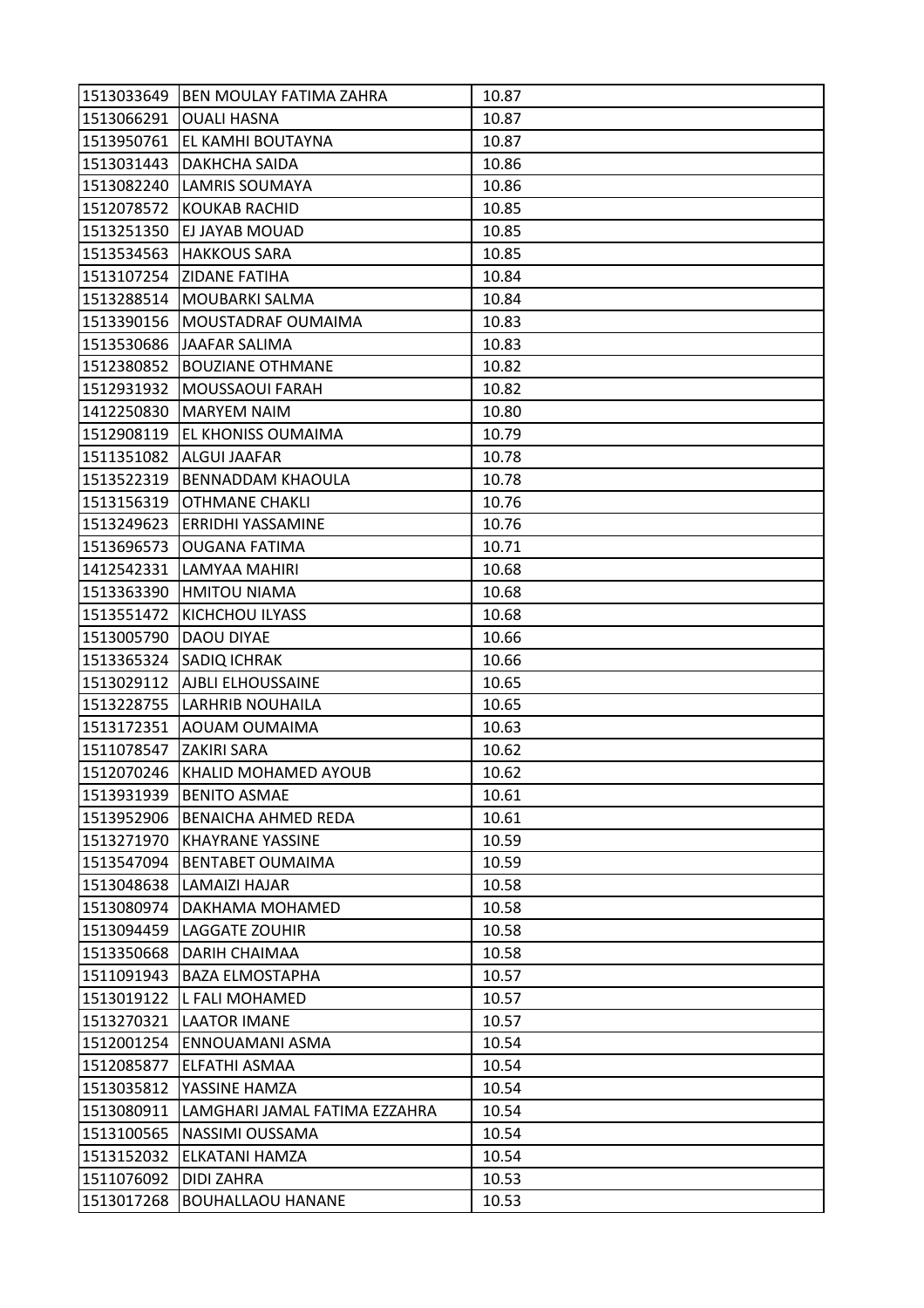|            | 1513036118 HROUT KAWTAR          | 10.51 |
|------------|----------------------------------|-------|
|            | 1513040338 KERROUMI FATIMA ZAHRA | 10.51 |
| 1513183759 | <b>OUMIHA LAILA</b>              | 10.51 |
| 1513320040 | <b>CHKARAT HAJAR</b>             | 10.50 |
| 1513332970 | <b>ELMERIOULI WISSALE</b>        | 10.49 |
| 1513025275 | ELFILALI FATIMA EZZAHRA          | 10.48 |
| 1512167903 | AIT GARMA WAFA                   | 10.47 |
| 1513528205 | <b>MCHICHOU IMANE</b>            | 10.47 |
| 1412246578 | ABDESSAMAD EL KANOUNY            | 10.46 |
| 1512289217 | MZABI CHAIMAA                    | 10.42 |
| 1412028231 | <b>DRIOUICHE HANANE</b>          | 10.41 |
| 1512014132 | <b>OUHASSOU YASSINE</b>          | 10.41 |
| 1513111852 | LAKRIMI FATIHA                   | 10.41 |
| 1513187020 | <b>BOIKOUTA SAAD</b>             | 10.41 |
| 1513900476 | <b>ERRAFI AYA</b>                | 10.41 |
| 1412003385 | <b>BELMSAHEL BASMA</b>           | 10.40 |
| 1513243641 | <b>MARINI HAJAR</b>              | 10.40 |
| 1513033652 | <b>AKARRAS ZINEB</b>             | 10.39 |
| 1513087628 | <b>AITLAHCEN NISSRINE</b>        | 10.39 |
| 1513249628 | <b>BENCHIH BASMA</b>             | 10.39 |
| 1513526036 | SOUAID AMINA                     | 10.39 |
| 1513377369 | <b>SOROUR MANAL</b>              | 10.38 |
| 1513007464 | AIT MOUMEN WIAME                 | 10.37 |
| 1513181864 | <b>ROUAD HOUDA</b>               | 10.37 |
| 1513229548 | <b>FOKAHI ZINEB</b>              | 10.37 |
| 1513548383 | <b>LEGRIECH NAJWA</b>            | 10.36 |
| 1513150108 | <b>OUARAB ZINEB</b>              | 10.35 |
| 1513862574 | <b>BENALI OTHMAN</b>             | 10.35 |
| 1412629104 | <b>TALBI ICHRAK</b>              | 10.34 |
| 1512730741 | YAHYAI HAJAR                     | 10.34 |
| 1512007703 | <b>BOURTI OUSSAMA</b>            | 10.33 |
|            | 1412248162  INTISSAR ELFADILI    | 10.32 |
|            | 1513066030 ENNACHITI FATIMA      | 10.30 |
| 1513076870 | <b>ZERRAD RADIA</b>              | 10.30 |
| 1512066411 | <b>OULGHALI YASSINE</b>          | 10.29 |
| 1513948856 | LAGNAOUI SALMA                   | 10.29 |
|            | 1513008424 ZBAYL KARIMA          | 10.28 |
| 1513037635 | <b>NACIRI KHADIJA</b>            | 10.28 |
| 1512293133 | <b>FENAN HANAN</b>               | 10.25 |
| 1513341672 | EL RHASSOULI CHAIMAE             | 10.25 |
| 1512082619 | AIT RAI MOHAMED KHALIL           | 10.24 |
| 1513032326 | <b>AKRICH HAMZA</b>              | 10.24 |
| 1412231317 | <b>ZINEB HOULBI</b>              | 10.23 |
| 1513164439 | AIT IJJA HANANE                  | 10.23 |
| 1513196838 | <b>OUALI SARA</b>                | 10.23 |
| 1513347669 | <b>BASSIM MOHAMMED AMINE</b>     | 10.23 |
| 1412254349 | <b>KHADIJA HARIT</b>             | 10.22 |
| 1411065872 | OTHMANE ZOUMRADI                 | 10.20 |
| 1511001219 | ABD DAIM HICHAM                  | 10.20 |
| 1512070018 | <b>IBAHRINE NADIA</b>            | 10.20 |